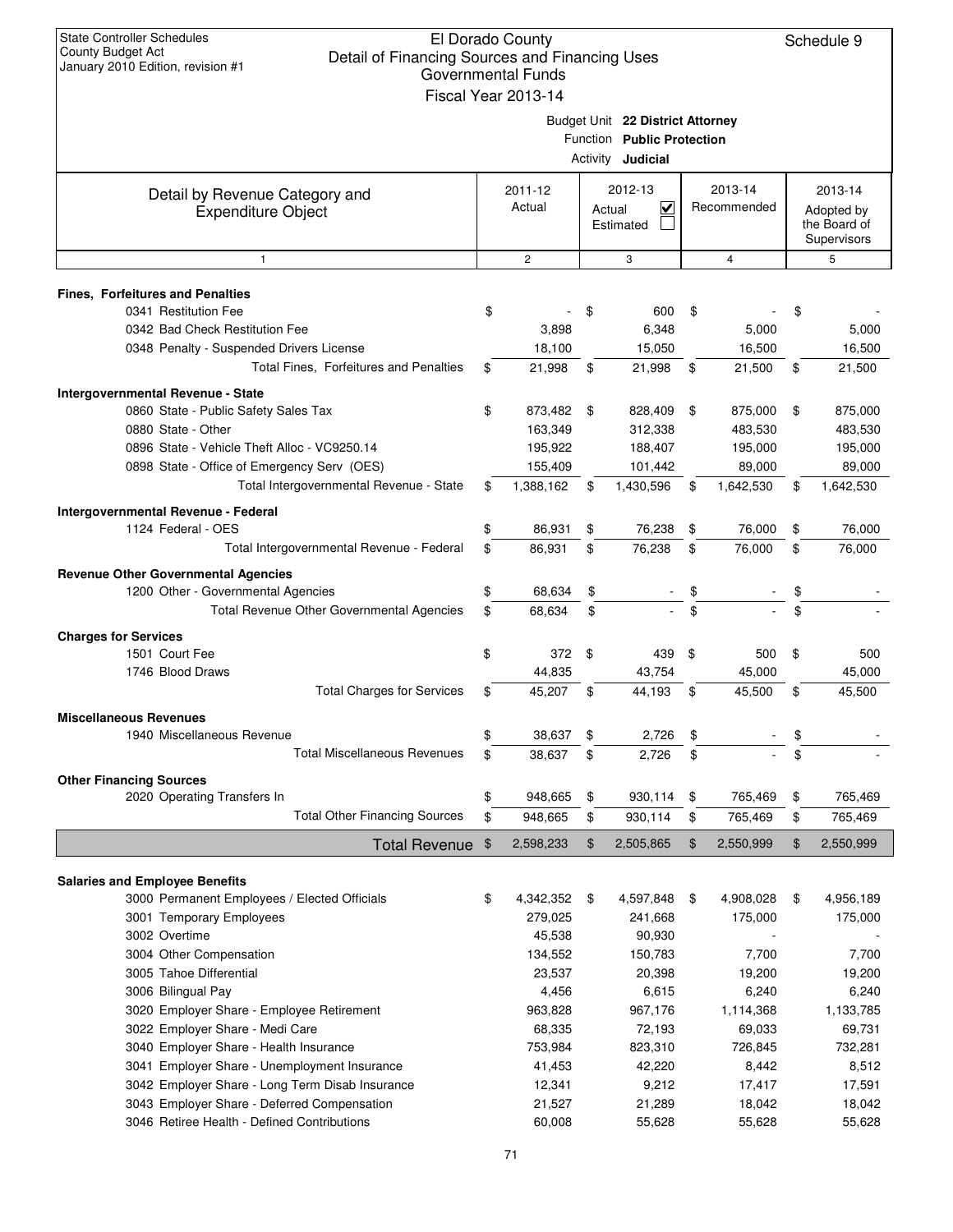| <b>State Controller Schedules</b><br><b>County Budget Act</b><br>Detail of Financing Sources and Financing Uses<br>January 2010 Edition, revision #1 | El Dorado County<br>Governmental Funds<br>Fiscal Year 2013-14 |                                                                                            |                        | Schedule 9                                           |
|------------------------------------------------------------------------------------------------------------------------------------------------------|---------------------------------------------------------------|--------------------------------------------------------------------------------------------|------------------------|------------------------------------------------------|
|                                                                                                                                                      |                                                               | Budget Unit 22 District Attorney<br>Function Public Protection<br>Activity <b>Judicial</b> |                        |                                                      |
| Detail by Revenue Category and<br><b>Expenditure Object</b>                                                                                          | 2011-12<br>Actual                                             | 2012-13<br>V<br>Actual<br>Estimated                                                        | 2013-14<br>Recommended | 2013-14<br>Adopted by<br>the Board of<br>Supervisors |
|                                                                                                                                                      | $\overline{c}$                                                | 3                                                                                          | $\overline{4}$         | 5                                                    |
| 3060 Employer Share - Workers' Compensation                                                                                                          | 33,077                                                        | 9,379                                                                                      | 18,747                 | 18,747                                               |
| 3080 Flexible Benefits                                                                                                                               | 30,572                                                        | 34,046                                                                                     | 195,188                | 199,296                                              |
| Total Salaries and Employee Benefits                                                                                                                 | \$<br>6,814,587                                               | 7,142,695<br>\$                                                                            | 7,339,878<br>\$        | \$<br>7,417,942                                      |
| <b>Services and Supplies</b>                                                                                                                         |                                                               |                                                                                            |                        |                                                      |
| 4020 Clothing and Personal Supplies                                                                                                                  | \$<br>344                                                     | 314<br>\$                                                                                  | \$                     | \$                                                   |
| 4040 Telephone Company Vendor Payments                                                                                                               | 5,837                                                         | 9,736                                                                                      | 6,450                  | 6,450                                                |
| 4041 Cnty Pass thru Telephone Chrges to Depts                                                                                                        | 2,771                                                         | 2,524                                                                                      | 2,000                  | 2,000                                                |
| 4044 Cable/Internet Service                                                                                                                          | 184                                                           | 794                                                                                        |                        |                                                      |
| 4060 Food and Food Products                                                                                                                          | 8                                                             | 81                                                                                         |                        |                                                      |
| 4086 Household Expense - Janitorial/Custodial                                                                                                        | 950                                                           | 744                                                                                        |                        |                                                      |
| 4100 Insurance - Premium                                                                                                                             | 76,362                                                        | 29,504                                                                                     | 65,004                 | 65,004                                               |
| 4120 Jury and Witness Expense                                                                                                                        | 4,451                                                         | 501                                                                                        | 2,000                  | 17,000                                               |
| 4123 Jury Expense - Meals                                                                                                                            | 120                                                           | (10, 288)                                                                                  |                        |                                                      |
| 4124 Witness Fee                                                                                                                                     | 1,683                                                         | 5,722                                                                                      | 10,000                 | 10,000                                               |
| 4126 Jury Mileage: Criminal                                                                                                                          | 133                                                           |                                                                                            |                        |                                                      |
| 4127 Grand Jury Expense                                                                                                                              | 296                                                           | 96                                                                                         |                        |                                                      |
| 4128 Witness Mileage                                                                                                                                 | 548                                                           | 2,850                                                                                      | 3,500                  | 3,500                                                |
| 4140 Maintenance - Equipment                                                                                                                         | 913                                                           |                                                                                            |                        |                                                      |
| 4144 Maintenance - Computer System Supplies                                                                                                          | 265                                                           | 4,666                                                                                      | 4,500                  | 4,500                                                |
| 4220 Memberships                                                                                                                                     | 15,080                                                        | 15,705                                                                                     | 19,985                 | 19,985                                               |
| 4260 Office Expense                                                                                                                                  | 31,931                                                        | 26,006                                                                                     | 10,000                 | 10,000                                               |
| 4261 Postage                                                                                                                                         | 6,167                                                         | 5,559                                                                                      | 5,000                  | 5,000                                                |
| 4262 Software                                                                                                                                        | 196                                                           | 576                                                                                        |                        |                                                      |
| 4263 Subscription / Newspaper / Journals                                                                                                             | 3,036                                                         | 2,878                                                                                      | 3,050                  | 3,050                                                |
| 4264 Books / Manuals                                                                                                                                 |                                                               |                                                                                            | 35,023                 | 35,023                                               |
| 4265 Law Books                                                                                                                                       | 36,656                                                        | 38,071                                                                                     |                        |                                                      |
| 4266 Printing / Duplicating                                                                                                                          | 1,322                                                         | 1,422                                                                                      | 500                    | 500                                                  |
| 4267 On-Line Subscriptions                                                                                                                           |                                                               | 255                                                                                        |                        |                                                      |
| 4300 Professional and Specialized Services                                                                                                           | 80,917                                                        | 74,712                                                                                     | 25,000                 | 25,000                                               |
| 4302 Construction and Engineering Contracts                                                                                                          | 5,310                                                         |                                                                                            |                        |                                                      |
| 4308 External Data Processing Services                                                                                                               | 30,746                                                        | 29,821                                                                                     | 35,000                 | 35,000                                               |
| 4317 Criminal Investigation                                                                                                                          | 351                                                           | 565                                                                                        | 500                    | 500                                                  |
| 4318 Interpreter                                                                                                                                     |                                                               | 559                                                                                        |                        |                                                      |
| 4320 Verbatim Report - Transcription                                                                                                                 | 11,092                                                        | 15,919                                                                                     | 12,000                 | 12,000                                               |
| 4322 Medical and Sobriety Examinations                                                                                                               | 60,329                                                        | 61,191                                                                                     | 65,000                 | 65,000                                               |
| 4323 Psychiatric Medical Services                                                                                                                    | 675                                                           |                                                                                            |                        |                                                      |
| 4324 Medical, Dental and Lab Services                                                                                                                | 2,886                                                         | 2,741                                                                                      | 3,000                  | 3,000                                                |
| 4400 Publication and Legal Notices                                                                                                                   | 437                                                           |                                                                                            |                        |                                                      |
| 4420 Rents and Leases - Equipment                                                                                                                    | 18,592                                                        | 16,861                                                                                     | 18,000                 | 18,000                                               |
| 4421 Security System                                                                                                                                 | 4,600                                                         | 5,497                                                                                      | 4,000                  | 4,000                                                |
|                                                                                                                                                      |                                                               |                                                                                            |                        |                                                      |
| 4440 Rent & Lease - Building/Improvements                                                                                                            | 13,429                                                        | 21,570                                                                                     | 65,000                 | 65,000                                               |
| 4460 Small Tools and Instruments                                                                                                                     | 1,532                                                         | 3,398                                                                                      | 1,500                  | 1,500                                                |
| 4461 Minor Equipment                                                                                                                                 | 39,133                                                        | 5,915                                                                                      | 6,000                  | 6,000                                                |
| 4462 Minor Computer Equipment                                                                                                                        | 43,270                                                        | 10,107                                                                                     | 15,291                 | 15,291                                               |
| 4463 Minor Telephone and Radio Equipment                                                                                                             | 58                                                            |                                                                                            | 2,500                  | 2,500                                                |
| 4464 Minor Law Enforcement Equipment                                                                                                                 | 11,472                                                        | 12,029                                                                                     |                        |                                                      |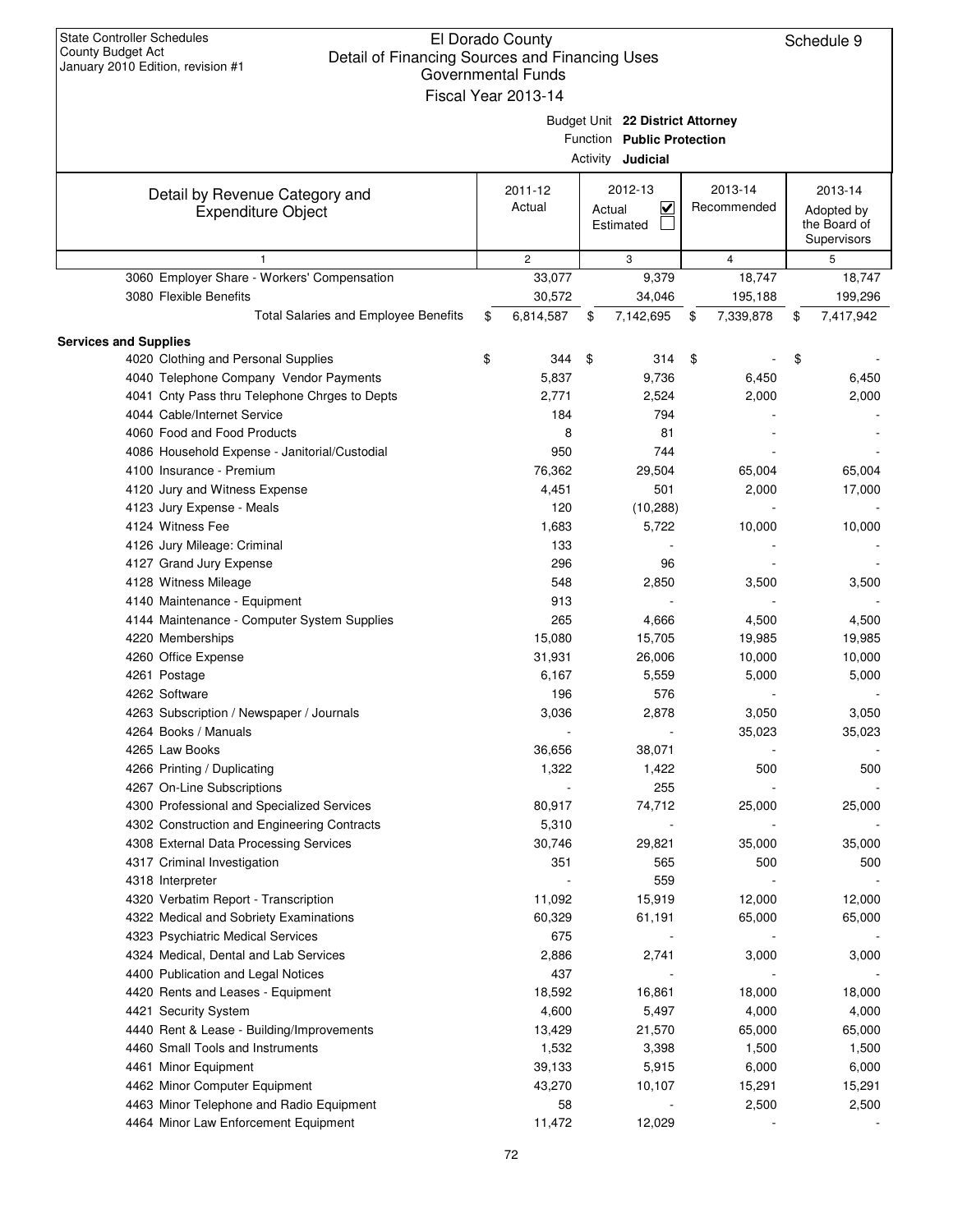| <b>State Controller Schedules</b><br><b>County Budget Act</b><br>January 2010 Edition, revision #1 | El Dorado County<br>Schedule 9<br>Detail of Financing Sources and Financing Uses<br><b>Governmental Funds</b><br>Fiscal Year 2013-14 |                  |          |                                                                            |    |                  |    |                                           |  |  |  |  |
|----------------------------------------------------------------------------------------------------|--------------------------------------------------------------------------------------------------------------------------------------|------------------|----------|----------------------------------------------------------------------------|----|------------------|----|-------------------------------------------|--|--|--|--|
|                                                                                                    |                                                                                                                                      |                  | Activity | Budget Unit 22 District Attorney<br>Function Public Protection<br>Judicial |    |                  |    |                                           |  |  |  |  |
| Detail by Revenue Category and                                                                     |                                                                                                                                      | 2011-12          |          | 2012-13                                                                    |    | 2013-14          |    | 2013-14                                   |  |  |  |  |
| <b>Expenditure Object</b>                                                                          |                                                                                                                                      | Actual           |          | $\overline{\mathsf{v}}$<br>Actual<br>Estimated                             |    | Recommended      |    | Adopted by<br>the Board of<br>Supervisors |  |  |  |  |
| $\mathbf{1}$                                                                                       |                                                                                                                                      | $\overline{c}$   |          | 3                                                                          |    | $\overline{4}$   |    | 5                                         |  |  |  |  |
| 4465 Minor Vehicle Equipment                                                                       |                                                                                                                                      | 2,420            |          | 23,820                                                                     |    |                  |    |                                           |  |  |  |  |
| 4500 Special Departmental Expense                                                                  |                                                                                                                                      | 10,386           |          | 8,352                                                                      |    | 12,000           |    | 12,000                                    |  |  |  |  |
| 4501 Special Projects                                                                              |                                                                                                                                      |                  |          |                                                                            |    | 43,198           |    | 43,198                                    |  |  |  |  |
| 4503 Staff Development                                                                             |                                                                                                                                      | 11,993           |          | 8,589                                                                      |    | 10,745           |    | 10.745                                    |  |  |  |  |
| 4529 Software License                                                                              |                                                                                                                                      | 6,307            |          | 3,145                                                                      |    | 3,500            |    | 3,500                                     |  |  |  |  |
| 4540 Staff Development                                                                             |                                                                                                                                      | 55               |          | 241                                                                        |    |                  |    |                                           |  |  |  |  |
| 4600 Transportation and Travel                                                                     |                                                                                                                                      | 16,238           |          | 26,723                                                                     |    | 20,344           |    | 20,344                                    |  |  |  |  |
| 4602 Employee - Private Auto Mileage                                                               |                                                                                                                                      | 8,375            |          | 4,770                                                                      |    | 5,000            |    | 5,000                                     |  |  |  |  |
| 4605 Vehicle - Rent or Lease                                                                       |                                                                                                                                      | 34,757           |          | 51,253                                                                     |    | 59,657           |    | 59,657                                    |  |  |  |  |
| 4606 Fuel Purchases<br>4608 Hotel Accommodations                                                   |                                                                                                                                      | 47,687<br>15,805 |          | 48,902<br>32,667                                                           |    | 47,000<br>14,500 |    | 47,000<br>14,500                          |  |  |  |  |
| 4620 Utilities                                                                                     |                                                                                                                                      | 32,836           |          | 34,954                                                                     |    | 30,000           |    | 30,000                                    |  |  |  |  |
| <b>Total Services and Supplies</b>                                                                 | \$                                                                                                                                   | 700,941          | \$       | 642,016                                                                    | \$ | 665,747          | \$ | 680,747                                   |  |  |  |  |
|                                                                                                    |                                                                                                                                      |                  |          |                                                                            |    |                  |    |                                           |  |  |  |  |
| <b>Other Charges</b>                                                                               |                                                                                                                                      |                  |          |                                                                            |    |                  |    |                                           |  |  |  |  |
| 5240 Contribution To Non-county Governmental                                                       | \$                                                                                                                                   |                  | \$       | 7,000                                                                      | \$ |                  | \$ |                                           |  |  |  |  |
| 5300 Interfund Expenditures<br><b>Total Other Charges</b>                                          |                                                                                                                                      | 1,332            |          | 1,516                                                                      |    | 2,500            |    | 2,500                                     |  |  |  |  |
|                                                                                                    | \$                                                                                                                                   | 1,332            | \$       | 8,516                                                                      | \$ | 2,500            | \$ | 2,500                                     |  |  |  |  |
| <b>Fixed Assets</b>                                                                                |                                                                                                                                      |                  |          |                                                                            |    |                  |    |                                           |  |  |  |  |
| 6041 Fixed Assets - Data Proc Sys Devel Equip                                                      | \$                                                                                                                                   |                  | \$       | 2,375                                                                      | \$ |                  | \$ |                                           |  |  |  |  |
| 6042 Fixed Assets - Computer Sys Equipment                                                         |                                                                                                                                      | 2,432            |          | 9,623                                                                      |    | 16,500           |    | 16,500                                    |  |  |  |  |
| 6045 Fixed Assets - Vehicles                                                                       |                                                                                                                                      | 30,444           |          | 121,919                                                                    |    |                  |    |                                           |  |  |  |  |
| <b>Total Fixed Assets</b>                                                                          | \$                                                                                                                                   | 32,876           | -\$      | 133,916                                                                    | \$ | 16,500           | \$ | 16,500                                    |  |  |  |  |
| <b>Intrafund Transfers</b>                                                                         |                                                                                                                                      |                  |          |                                                                            |    |                  |    |                                           |  |  |  |  |
| 7200 Intrafund Transfers                                                                           | \$                                                                                                                                   | 22,296           | \$       | 26,197 \$                                                                  |    | 12,300           | \$ | 68,439                                    |  |  |  |  |
| 7220 Intrafnd: Telephone Equipment and Support                                                     |                                                                                                                                      | 31,364           |          | 31,476                                                                     |    | 21,000           |    | 21,000                                    |  |  |  |  |
| 7221 Intrafnd: Radio Equipment and Support                                                         |                                                                                                                                      | 243              |          | 337                                                                        |    | 1,000            |    | 1,000                                     |  |  |  |  |
| 7223 Intrafnd: Mail Service                                                                        |                                                                                                                                      | 2,635            |          | 3,047                                                                      |    | 3,047            |    | 3,047                                     |  |  |  |  |
| 7224 Intrafnd: Stores Support                                                                      |                                                                                                                                      | 1,850            |          | 1,389                                                                      |    | 1,389            |    | 1,389                                     |  |  |  |  |
| 7225 Intrafnd: Central Duplicating                                                                 |                                                                                                                                      | 1,170            |          |                                                                            |    |                  |    |                                           |  |  |  |  |
| 7227 Intrafnd: Internal Data Processing                                                            |                                                                                                                                      | 23,124<br>105    |          |                                                                            |    | 23,124           |    | 23,124                                    |  |  |  |  |
| 7229 Intrafnd: PC Support<br>7231 Intrafnd: IS Programming Support                                 |                                                                                                                                      | 345              |          | 210                                                                        |    | 250              |    | 250                                       |  |  |  |  |
| 7232 Intrafnd: Maint Bldg & Improvmnts                                                             |                                                                                                                                      |                  |          |                                                                            |    | 2,000            |    | 2,000                                     |  |  |  |  |
| 7234 Intrafnd: Network Support                                                                     |                                                                                                                                      | 86,363           |          |                                                                            |    | 86,363           |    | 86,363                                    |  |  |  |  |
| <b>Total Intrafund Transfers</b>                                                                   | \$                                                                                                                                   | 169,496          | \$       | 62,657                                                                     | \$ | 150,473          | \$ | 206,612                                   |  |  |  |  |
|                                                                                                    |                                                                                                                                      |                  |          |                                                                            |    |                  |    |                                           |  |  |  |  |
| <b>Intrafund Abatement</b>                                                                         |                                                                                                                                      |                  |          |                                                                            |    |                  |    |                                           |  |  |  |  |
| 7352 Intrfnd Abatemnt: DA / Family Support<br><b>Total Intrafund Abatement</b>                     | \$                                                                                                                                   | (206, 589)       | \$       | $(195,994)$ \$                                                             |    | (200,000)        | \$ | (200,000)                                 |  |  |  |  |
|                                                                                                    | \$                                                                                                                                   | (206, 589)       | \$       | (195, 994)                                                                 | \$ | (200,000)        | \$ | (200,000)                                 |  |  |  |  |
| Total Expenditures/Appropriations \$                                                               |                                                                                                                                      | 7,512,643        | \$       | 7,793,806                                                                  | \$ | 7,975,098        | \$ | 8,124,301                                 |  |  |  |  |
| Net Cost \$                                                                                        |                                                                                                                                      | (4,914,410)      | \$       | (5,287,941)                                                                | \$ | (5,424,099)      | \$ | (5,573,302)                               |  |  |  |  |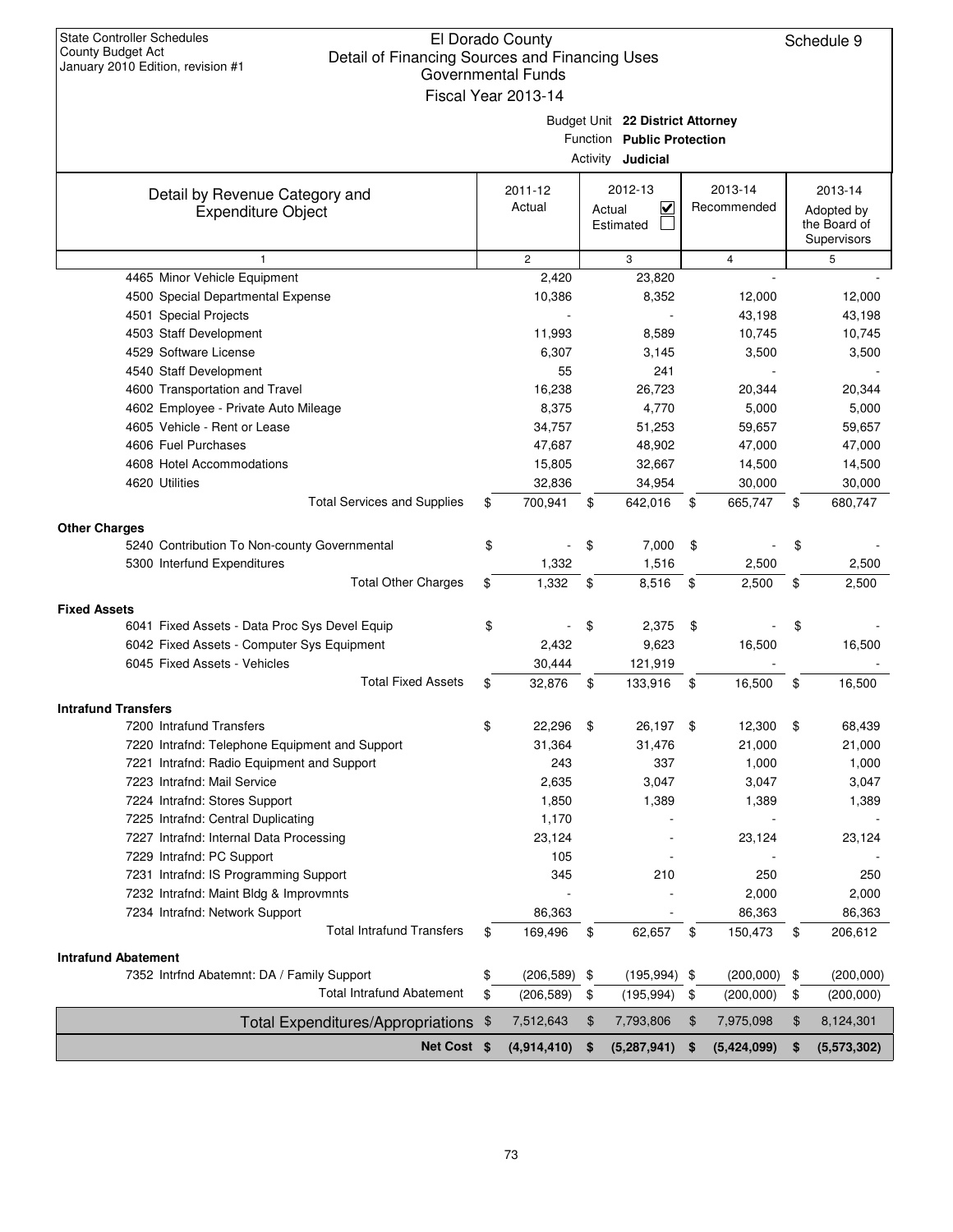| <b>State Controller Schedules</b><br>El Dorado County<br><b>County Budget Act</b><br>Detail of Financing Sources and Financing Uses<br>January 2010 Edition, revision #1<br>Governmental Funds<br>Fiscal Year 2013-14 |          |                    | Schedule 9 |                                                                                          |          |                        |          |                                                      |
|-----------------------------------------------------------------------------------------------------------------------------------------------------------------------------------------------------------------------|----------|--------------------|------------|------------------------------------------------------------------------------------------|----------|------------------------|----------|------------------------------------------------------|
|                                                                                                                                                                                                                       |          |                    |            | Budget Unit 23 Public Defender<br>Function Public Protection<br>Activity <b>Judicial</b> |          |                        |          |                                                      |
| Detail by Revenue Category and<br><b>Expenditure Object</b>                                                                                                                                                           |          | 2011-12<br>Actual  | Actual     | 2012-13<br>$\checkmark$<br>Estimated                                                     |          | 2013-14<br>Recommended |          | 2013-14<br>Adopted by<br>the Board of<br>Supervisors |
| $\mathbf{1}$                                                                                                                                                                                                          |          | $\overline{c}$     |            | 3                                                                                        |          | 4                      |          | 5                                                    |
| Intergovernmental Revenue - State                                                                                                                                                                                     |          |                    |            |                                                                                          |          |                        |          |                                                      |
| 0860 State - Public Safety Sales Tax<br>Total Intergovernmental Revenue - State                                                                                                                                       | \$<br>\$ | 264,242<br>264,242 | \$<br>\$   | 281,758<br>281,758                                                                       | \$<br>\$ | 273,000<br>273,000     | \$<br>\$ | 273,000<br>273,000                                   |
| <b>Charges for Services</b>                                                                                                                                                                                           |          |                    |            |                                                                                          |          |                        |          |                                                      |
| 1381 Public Defender: Indigents                                                                                                                                                                                       | \$       | 3,300              | \$         | 1,966 \$                                                                                 |          | 2,500                  | \$       | 2,500                                                |
| 1740 Charges for Services                                                                                                                                                                                             |          | 50,000             |            | 29,167                                                                                   |          | 35,000                 |          | 35,000                                               |
| <b>Total Charges for Services</b>                                                                                                                                                                                     | \$       | 53,300             | \$         | 31,133                                                                                   | \$       | 37,500                 | \$       | 37,500                                               |
| <b>Miscellaneous Revenues</b>                                                                                                                                                                                         |          |                    |            |                                                                                          |          |                        |          |                                                      |
| 1940 Miscellaneous Revenue                                                                                                                                                                                            | \$       | 900                | \$         | 200                                                                                      | \$       |                        | \$       |                                                      |
| <b>Total Miscellaneous Revenues</b>                                                                                                                                                                                   | \$       | 900                | \$         | 200                                                                                      | \$       |                        | \$       |                                                      |
| <b>Other Financing Sources</b>                                                                                                                                                                                        |          |                    |            |                                                                                          |          |                        |          |                                                      |
| 2020 Operating Transfers In                                                                                                                                                                                           | \$       | 28,350             | \$         |                                                                                          | \$       | 43,198                 | \$       | 43,198                                               |
| <b>Total Other Financing Sources</b>                                                                                                                                                                                  | \$       | 28,350             | \$         |                                                                                          | \$       | 43,198                 | \$       | 43,198                                               |
| Total Revenue \$                                                                                                                                                                                                      |          | 346,792            | \$         | 313,090                                                                                  | \$       | 353,698                | \$       | 353,698                                              |
|                                                                                                                                                                                                                       |          |                    |            |                                                                                          |          |                        |          |                                                      |
| <b>Salaries and Employee Benefits</b>                                                                                                                                                                                 |          |                    |            |                                                                                          |          |                        |          |                                                      |
| 3000 Permanent Employees / Elected Officials                                                                                                                                                                          | \$       | 1,711,121          | \$         | 1,675,309                                                                                | \$       | 1,864,920              | \$       | 1,799,240                                            |
| 3001 Temporary Employees<br>3002 Overtime                                                                                                                                                                             |          | 52,492<br>32       |            | 66,049                                                                                   |          | 20,000                 |          | 20,000                                               |
| 3004 Other Compensation                                                                                                                                                                                               |          | 27,307             |            | 147,792                                                                                  |          | 20,000                 |          | 20,000                                               |
| 3005 Tahoe Differential                                                                                                                                                                                               |          | 11,399             |            | 11,538                                                                                   |          | 12,000                 |          | 12,000                                               |
| 3006 Bilingual Pay                                                                                                                                                                                                    |          | 3,431              |            | 4,208                                                                                    |          | 4,160                  |          | 4,160                                                |
| 3020 Employer Share - Employee Retirement                                                                                                                                                                             |          | 329,266            |            | 310,496                                                                                  |          | 361,837                |          | 368,837                                              |
| 3022 Employer Share - Medi Care                                                                                                                                                                                       |          | 23,446             |            | 24,710                                                                                   |          | 27,637                 |          | 28,137                                               |
| 3040 Employer Share - Health Insurance                                                                                                                                                                                |          | 268,246            |            | 275,139                                                                                  |          | 276,622                |          | 290,485                                              |
| 3041 Employer Share - Unemployment Insurance                                                                                                                                                                          |          | 13,000             |            | 12,727                                                                                   |          | 2,800                  |          | 2,940                                                |
| 3042 Employer Share - Long Term Disab Insurance                                                                                                                                                                       |          | 4,825              |            | 3,359                                                                                    |          | 6,558                  |          | 6,658                                                |
| 3043 Employer Share - Deferred Compensation                                                                                                                                                                           |          | 20,331             |            | 20,764                                                                                   |          | 22,472                 |          | 22,472                                               |
| 3046 Retiree Health - Defined Contributions                                                                                                                                                                           |          | 18,630             |            | 18,478                                                                                   |          | 18,478                 |          | 18,478                                               |
| 3060 Employer Share - Workers' Compensation                                                                                                                                                                           |          | 3,197              |            | 985                                                                                      |          | 1,969                  |          | 1,969                                                |
| 3080 Flexible Benefits<br><b>Total Salaries and Employee Benefits</b>                                                                                                                                                 |          | 21,942             |            | 20,093                                                                                   |          | 90,000                 |          | 90,000                                               |
|                                                                                                                                                                                                                       | \$       | 2,508,664          | \$         | 2,591,647                                                                                | \$       | 2,729,453              | \$       | 2,685,376                                            |
| <b>Services and Supplies</b>                                                                                                                                                                                          |          |                    |            |                                                                                          |          |                        |          |                                                      |
| 4040 Telephone Company Vendor Payments                                                                                                                                                                                | \$       | 47                 | \$         |                                                                                          | \$       | 200                    | \$       | 200                                                  |
| 4041 Cnty Pass thru Telephone Chrges to Depts                                                                                                                                                                         |          | 1,460              |            | 1,425<br>4,380                                                                           |          | 1,460                  |          | 1,460                                                |
| 4086 Household Expense - Janitorial/Custodial<br>4100 Insurance - Premium                                                                                                                                             |          | 4,380<br>12,643    |            | 5,686                                                                                    |          | 4,400<br>13,365        |          | 4,400<br>13,365                                      |
| 4220 Memberships                                                                                                                                                                                                      |          | 6,440              |            | 6,740                                                                                    |          | 7,140                  |          | 7,140                                                |
| 4260 Office Expense                                                                                                                                                                                                   |          | 9,949              |            | 10,909                                                                                   |          | 10,000                 |          | 10,000                                               |
| 4261 Postage                                                                                                                                                                                                          |          | 676                |            | 718                                                                                      |          | 750                    |          | 750                                                  |
| 4263 Subscription / Newspaper / Journals                                                                                                                                                                              |          | 16,318             |            | 17,622                                                                                   |          | 14,000                 |          | 14,000                                               |
| 4265 Law Books                                                                                                                                                                                                        |          | 2,128              |            | 2,340                                                                                    |          | 2,500                  |          | 2,500                                                |
| 4266 Printing / Duplicating                                                                                                                                                                                           |          | 170                |            | 298                                                                                      |          | 500                    |          | 500                                                  |
| 4300 Professional and Specialized Services                                                                                                                                                                            |          | 14,473             |            | 26,366                                                                                   |          | 11,000                 |          | 11,000                                               |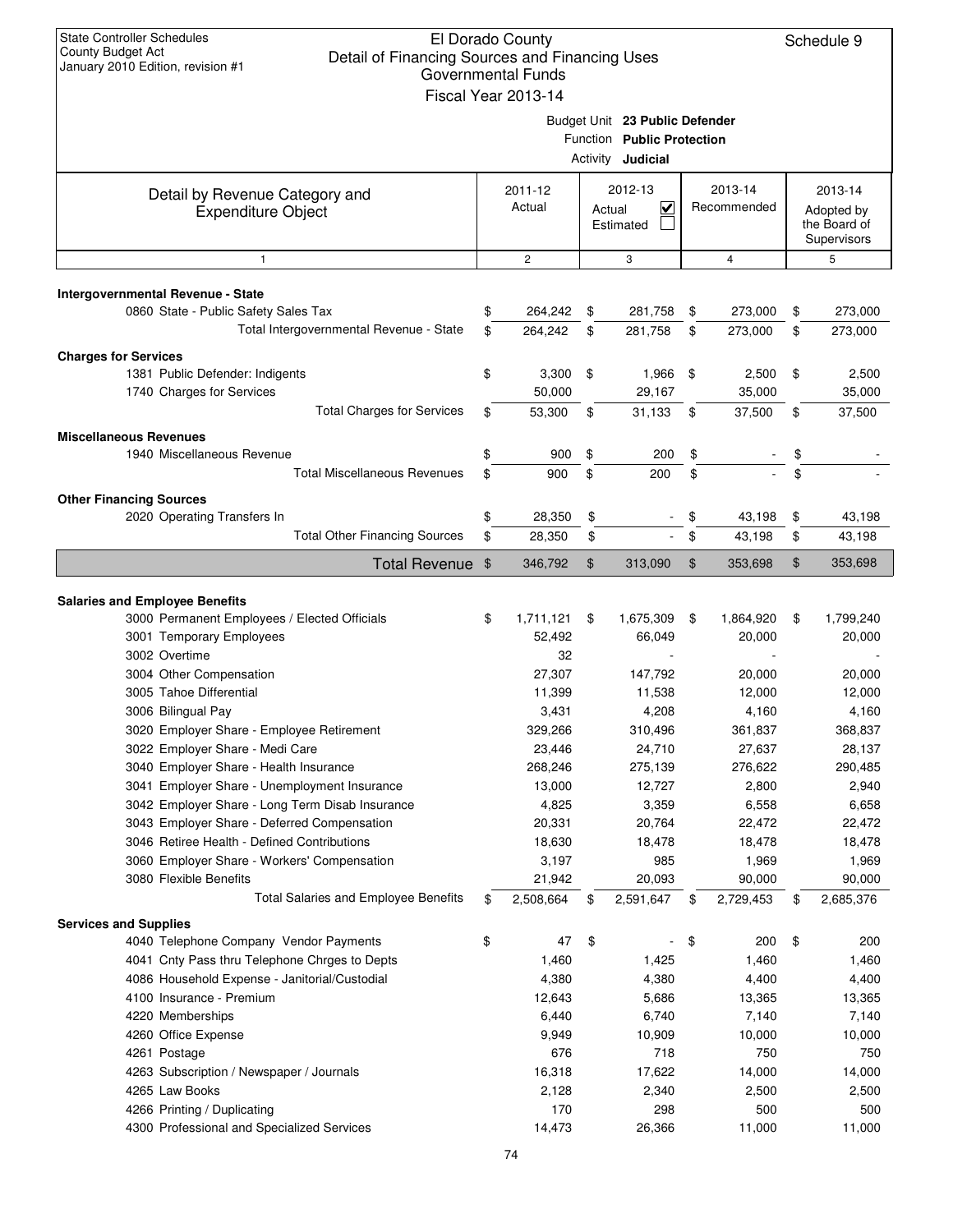| <b>State Controller Schedules</b><br>El Dorado County<br>Schedule 9<br><b>County Budget Act</b><br>Detail of Financing Sources and Financing Uses<br>January 2010 Edition, revision #1<br>Governmental Funds<br>Fiscal Year 2013-14 |    |                   |        |                                                                                          |      |                        |    |                                                      |
|-------------------------------------------------------------------------------------------------------------------------------------------------------------------------------------------------------------------------------------|----|-------------------|--------|------------------------------------------------------------------------------------------|------|------------------------|----|------------------------------------------------------|
|                                                                                                                                                                                                                                     |    |                   |        | Budget Unit 23 Public Defender<br>Function Public Protection<br>Activity <b>Judicial</b> |      |                        |    |                                                      |
| Detail by Revenue Category and<br><b>Expenditure Object</b>                                                                                                                                                                         |    | 2011-12<br>Actual | Actual | 2012-13<br><u>V</u><br>Estimated                                                         |      | 2013-14<br>Recommended |    | 2013-14<br>Adopted by<br>the Board of<br>Supervisors |
| 1                                                                                                                                                                                                                                   |    | $\overline{c}$    |        | 3                                                                                        |      | $\overline{4}$         |    | 5                                                    |
| 4317 Criminal Investigation                                                                                                                                                                                                         |    | 31,250            |        | 20,020                                                                                   |      | 58,240                 |    | 159,920                                              |
| 4318 Interpreter                                                                                                                                                                                                                    |    | 1,109             |        | 180                                                                                      |      | 500                    |    | 500                                                  |
| 4320 Verbatim Report - Transcription                                                                                                                                                                                                |    | 2,365             |        | 1,489                                                                                    |      | 1,500                  |    | 1,500                                                |
| 4323 Psychiatric Medical Services                                                                                                                                                                                                   |    | 9,950             |        | 16,095                                                                                   |      | 20,000                 |    | 20,000                                               |
| 4324 Medical, Dental and Lab Services                                                                                                                                                                                               |    | 1,395             |        | 1,225                                                                                    |      | 2,500                  |    | 2,500                                                |
| 4420 Rents and Leases - Equipment                                                                                                                                                                                                   |    | 7,121             |        | 8,672                                                                                    |      | 8,000                  |    | 8,000                                                |
| 4440 Rent & Lease - Building/Improvements                                                                                                                                                                                           |    | 56,796            |        | 58,632                                                                                   |      | 60,000                 |    | 60,000                                               |
| 4461 Minor Equipment                                                                                                                                                                                                                |    |                   |        | 5,601                                                                                    |      | 2,000                  |    | 2,000                                                |
| 4462 Minor Computer Equipment                                                                                                                                                                                                       |    | 28,350            |        | 689                                                                                      |      | 500                    |    | 500                                                  |
| 4501 Special Projects                                                                                                                                                                                                               |    |                   |        |                                                                                          |      | 43,198                 |    | 43,198                                               |
| 4503 Staff Development                                                                                                                                                                                                              |    | 2,253             |        | 2,758                                                                                    |      | 3,000                  |    | 5,500                                                |
| 4506 Film Development/Photography Supplies                                                                                                                                                                                          |    |                   |        | 31                                                                                       |      |                        |    |                                                      |
| 4540 Staff Development                                                                                                                                                                                                              |    |                   |        | 135                                                                                      |      |                        |    |                                                      |
| 4600 Transportation and Travel                                                                                                                                                                                                      |    | 1,205             |        | 1,344                                                                                    |      | 1,500                  |    | 3,750                                                |
| 4602 Employee - Private Auto Mileage                                                                                                                                                                                                |    | 6,853             |        | 6,151                                                                                    |      | 5,000                  |    | 6,250                                                |
| 4605 Vehicle - Rent or Lease                                                                                                                                                                                                        |    | 58                |        |                                                                                          |      |                        |    |                                                      |
| 4608 Hotel Accommodations                                                                                                                                                                                                           |    | 2,469             |        | 2,078                                                                                    |      | 3,000                  |    | 3,500                                                |
| 4620 Utilities                                                                                                                                                                                                                      |    | 14,456            |        | 12,185                                                                                   |      | 12,000                 |    | 12,000                                               |
| <b>Total Services and Supplies</b>                                                                                                                                                                                                  | \$ | 234,313           | \$     | 213,768                                                                                  | \$   | 286,253                | \$ | 394,433                                              |
| <b>Fixed Assets</b>                                                                                                                                                                                                                 |    |                   |        |                                                                                          |      |                        |    |                                                      |
| 6042 Fixed Assets - Computer Sys Equipment                                                                                                                                                                                          | \$ |                   | \$     |                                                                                          | \$   | 2,000                  | \$ | 2,000                                                |
| <b>Total Fixed Assets</b>                                                                                                                                                                                                           | \$ |                   | \$     |                                                                                          | \$   | 2,000                  | \$ | 2,000                                                |
| <b>Intrafund Transfers</b>                                                                                                                                                                                                          |    |                   |        |                                                                                          |      |                        |    |                                                      |
| 7200 Intrafund Transfers                                                                                                                                                                                                            | \$ | 25                | \$     | 62                                                                                       | - \$ | 100                    | \$ | 100                                                  |
| 7210 Intrafnd: Collections                                                                                                                                                                                                          |    | 5                 |        |                                                                                          |      | 250                    |    | 250                                                  |
| 7220 Intrafnd: Telephone Equipment and Support                                                                                                                                                                                      |    | 13,238            |        | 11,601                                                                                   |      | 13,000                 |    | 13,000                                               |
| 7223 Intrafnd: Mail Service                                                                                                                                                                                                         |    | 1,888             |        | 2,288                                                                                    |      | 2,288                  |    | 2,288                                                |
| 7224 Intrafnd: Stores Support                                                                                                                                                                                                       |    | 581               |        | 592                                                                                      |      | 592                    |    | 592                                                  |
| 7225 Intrafnd: Central Duplicating                                                                                                                                                                                                  |    | 599               |        |                                                                                          |      |                        |    |                                                      |
| 7227 Intrafnd: Internal Data Processing                                                                                                                                                                                             |    | 5,535             |        |                                                                                          |      | 5,535                  |    | 5,535                                                |
| 7229 Intrafnd: PC Support                                                                                                                                                                                                           |    | 1,370             |        | 2,385                                                                                    |      | 3,000                  |    | 3,000                                                |
| 7232 Intrafnd: Maint Bldg & Improvmnts                                                                                                                                                                                              |    | 852               |        |                                                                                          |      |                        |    |                                                      |
| 7234 Intrafnd: Network Support                                                                                                                                                                                                      |    | 23,400            |        |                                                                                          |      | 23,400                 |    | 23,400                                               |
| <b>Total Intrafund Transfers</b>                                                                                                                                                                                                    | \$ | 47,494            | \$     | 16,928                                                                                   | \$   | 48,165                 | \$ | 48,165                                               |
| Total Expenditures/Appropriations                                                                                                                                                                                                   | \$ | 2,790,472         | \$     | 2,822,343                                                                                | \$   | 3,065,871              | \$ | 3,129,974                                            |
| <b>Net Cost</b>                                                                                                                                                                                                                     | \$ | (2,443,680)       | \$     | (2,509,253)                                                                              | \$   | (2,712,173)            | \$ | (2,776,276)                                          |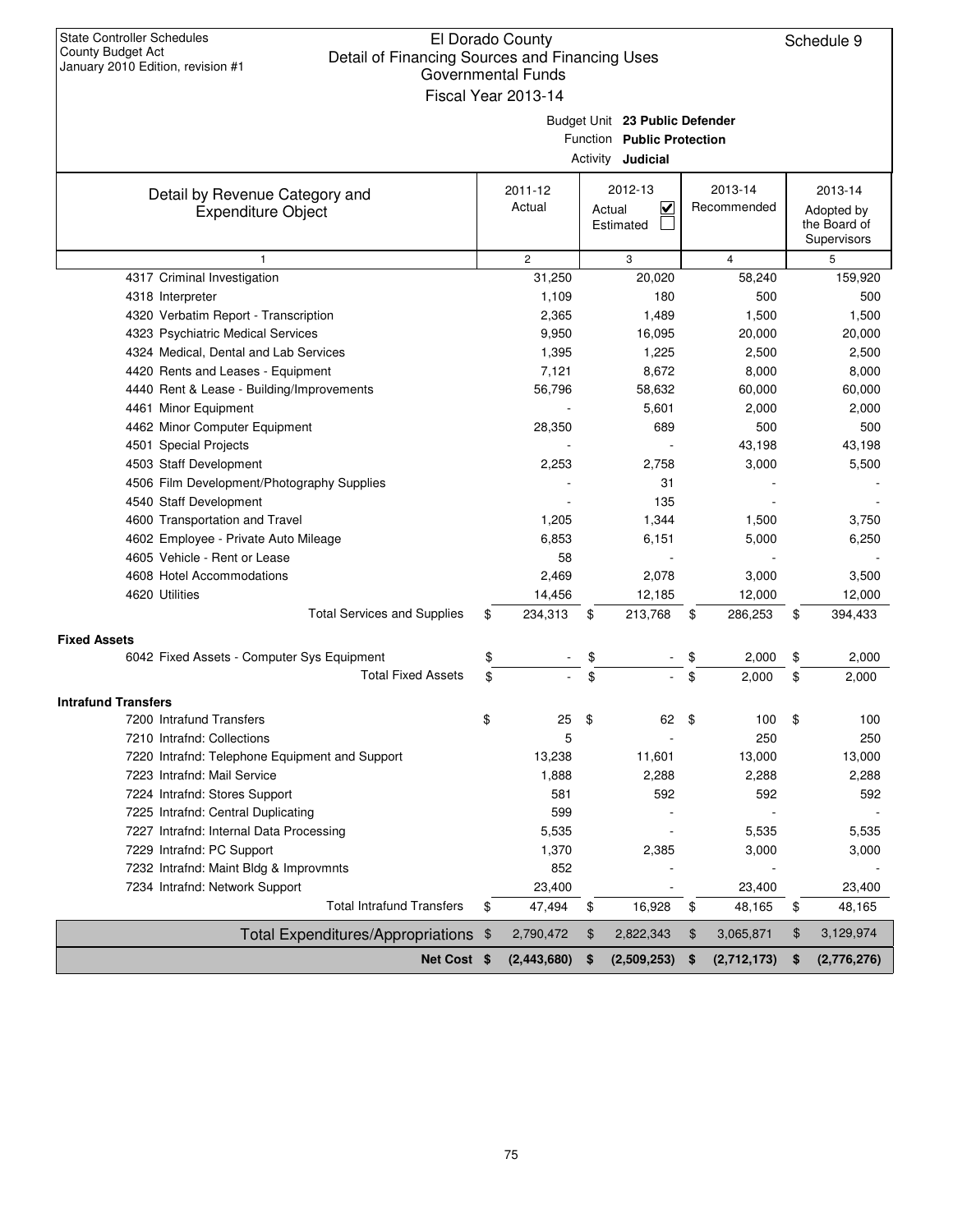| <b>State Controller Schedules</b><br><b>County Budget Act</b><br>Detail of Financing Sources and Financing Uses<br>January 2010 Edition, revision #1 | El Dorado County<br><b>Governmental Funds</b><br>Fiscal Year 2013-14 |        |                                                      |     |                                             | Schedule 9                                |
|------------------------------------------------------------------------------------------------------------------------------------------------------|----------------------------------------------------------------------|--------|------------------------------------------------------|-----|---------------------------------------------|-------------------------------------------|
|                                                                                                                                                      |                                                                      |        | Budget Unit 24 Sheriff<br>Function Public Protection |     | <b>Activity Police Protection/Detention</b> |                                           |
| Detail by Revenue Category and                                                                                                                       | 2011-12                                                              |        | 2012-13                                              |     | 2013-14                                     | 2013-14                                   |
| <b>Expenditure Object</b>                                                                                                                            | Actual                                                               | Actual | V<br>Estimated                                       |     | Recommended                                 | Adopted by<br>the Board of<br>Supervisors |
| $\mathbf{1}$                                                                                                                                         | $\mathbf{2}$                                                         |        | 3                                                    |     | $\overline{4}$                              | 5                                         |
|                                                                                                                                                      |                                                                      |        |                                                      |     |                                             |                                           |
| Taxes<br>0110 Property Taxes - Current Unsecured                                                                                                     | \$<br>138,351                                                        | \$     | 128,388                                              | \$  | 122,578                                     | \$<br>122,578                             |
| <b>Total Taxes</b>                                                                                                                                   | \$<br>138,351                                                        | \$     | 128,388                                              | \$  | 122,578                                     | \$<br>122,578                             |
| <b>Licenses, Permits and Franchises</b>                                                                                                              |                                                                      |        |                                                      |     |                                             |                                           |
| 0260 Other License and Permits                                                                                                                       | \$<br>4,037                                                          | \$     | 2,397                                                | \$  | 3,200                                       | \$<br>3,200                               |
| 0274 Alarm Permit                                                                                                                                    | 93,790                                                               |        | 96,535                                               |     | 100,000                                     | 100,000                                   |
| 0275 Carry Consealed Weapon Permit                                                                                                                   | 13,451                                                               |        | 15,411                                               |     | 15,000                                      | 15,000                                    |
| Total Licenses, Permits and Franchises                                                                                                               | \$<br>111,278                                                        | \$     | 114,343                                              | \$  | 118,200                                     | \$<br>118,200                             |
| Fines, Forfeitures and Penalties                                                                                                                     |                                                                      |        |                                                      |     |                                             |                                           |
| 0300 Vehicle Code Fines                                                                                                                              | \$<br>46,949                                                         | \$     | 49,487                                               | \$  | 35,000                                      | \$<br>35,000                              |
| Total Fines, Forfeitures and Penalties                                                                                                               | \$<br>46,949                                                         | \$     | 49,487                                               | \$  | 35,000                                      | \$<br>35,000                              |
|                                                                                                                                                      |                                                                      |        |                                                      |     |                                             |                                           |
| Revenue from Use of Money and Property<br>0422 Rent - Miscellaneous                                                                                  | \$<br>4,200                                                          | \$     | 4,200                                                | \$  | 4,200                                       | \$<br>4,200                               |
| Total Revenue from Use of Money and Property                                                                                                         | \$<br>4,200                                                          | \$     | 4,200                                                | \$  | 4,200                                       | \$<br>4,200                               |
|                                                                                                                                                      |                                                                      |        |                                                      |     |                                             |                                           |
| Intergovernmental Revenue - State                                                                                                                    |                                                                      |        |                                                      |     |                                             |                                           |
| 0542 State - Vehicle Abatement Surcharge<br>0760 State - Corrections                                                                                 | \$<br>146,134                                                        | \$     | 32,387<br>56,100                                     | \$  | 110,000<br>55,000                           | \$<br>110,000<br>55,000                   |
| 0860 State - Public Safety Sales Tax                                                                                                                 | 6,028,931                                                            |        | 6,399,203                                            |     | 6,179,000                                   | 6,398,000                                 |
| 0880 State - Other                                                                                                                                   | 963,026                                                              |        | 481,422                                              |     | 198,962                                     | 103,940                                   |
| 0883 State - Peace Officers Training Program                                                                                                         | 47,451                                                               |        | 72,841                                               |     | 60,000                                      | 60,000                                    |
| 0900 State - Boating and Waterways                                                                                                                   | 369,973                                                              |        | 284,201                                              |     | 319,546                                     | 319,546                                   |
| Total Intergovernmental Revenue - State                                                                                                              | \$<br>7,555,516                                                      | \$     | 7,326,153                                            | \$  | 6.922.508                                   | \$<br>7.046.486                           |
| Intergovernmental Revenue - Federal                                                                                                                  |                                                                      |        |                                                      |     |                                             |                                           |
| 1100 Federal - Other                                                                                                                                 | \$<br>786,315                                                        | \$     | 718,753 \$                                           |     | 659,150                                     | \$<br>891,914                             |
| 1121 Federal - SCAAP - ST Criminal Alien Asst P                                                                                                      | 58,163                                                               |        | 32,884                                               |     | 29,000                                      | 29,000                                    |
| Total Intergovernmental Revenue - Federal                                                                                                            | \$<br>844,478                                                        | \$     | 751,637                                              | \$  | 688,150                                     | \$<br>920,914                             |
| <b>Revenue Other Governmental Agencies</b>                                                                                                           |                                                                      |        |                                                      |     |                                             |                                           |
| 1200 Other - Governmental Agencies                                                                                                                   | \$<br>124,977                                                        | \$     |                                                      | \$  | 1,800                                       | \$<br>1,800                               |
| 1207 Shingle Springs Rancheria                                                                                                                       | 500,000                                                              |        | 500,000                                              |     | 500,000                                     | 500,000                                   |
| <b>Total Revenue Other Governmental Agencies</b>                                                                                                     | \$<br>624,977                                                        | \$     | 500,000                                              | \$  | 501,800                                     | \$<br>501,800                             |
| <b>Charges for Services</b>                                                                                                                          |                                                                      |        |                                                      |     |                                             |                                           |
| 1340 Communication Services                                                                                                                          | \$<br>3,614                                                          | \$     | 20,298                                               | -\$ | 7,500                                       | \$<br>7,500                               |
| 1490 Civil Process Services                                                                                                                          | 73,393                                                               |        | 105,360                                              |     | 80,000                                      | 80,000                                    |
| 1500 Court Fees and Costs                                                                                                                            | 83                                                                   |        | 109                                                  |     | 75                                          | 75                                        |
| 1508 Booking Fee                                                                                                                                     | 103,342                                                              |        | 77,673                                               |     | 54,118                                      | 54,118                                    |
| 1540 Estate Fees                                                                                                                                     | 9,704                                                                |        | 2,248                                                |     | 7,000                                       | 7,000                                     |
| 1580 Law Enforcement Services                                                                                                                        | 140,182                                                              |        | 71,719                                               |     | 113,400                                     | 113,400                                   |
| 1581 United States Forest Service (USFS)                                                                                                             | 43,177                                                               |        | 64,923                                               |     | 67,196                                      | 67,196                                    |
| 1582 Law Enforcement: Fingerprinting Services                                                                                                        | 22,639                                                               |        | 25,814                                               |     | 20,000                                      | 20,000                                    |
| 1583 Law Enforcement: Vehicle Abatement                                                                                                              | 317                                                                  |        | 190                                                  |     | 1,000                                       | 1,000                                     |
| 1681 State and Federal Prisoner Holds                                                                                                                | 18,289                                                               |        | 43,910                                               |     |                                             |                                           |
| 1740 Charges for Services                                                                                                                            | 40,744                                                               |        | 38,999                                               |     | 33,000                                      | 33,000                                    |
| 1742 Miscellaneous Copy Fees                                                                                                                         | 10,657                                                               |        | 8,506                                                |     | 7,000                                       | 7,000                                     |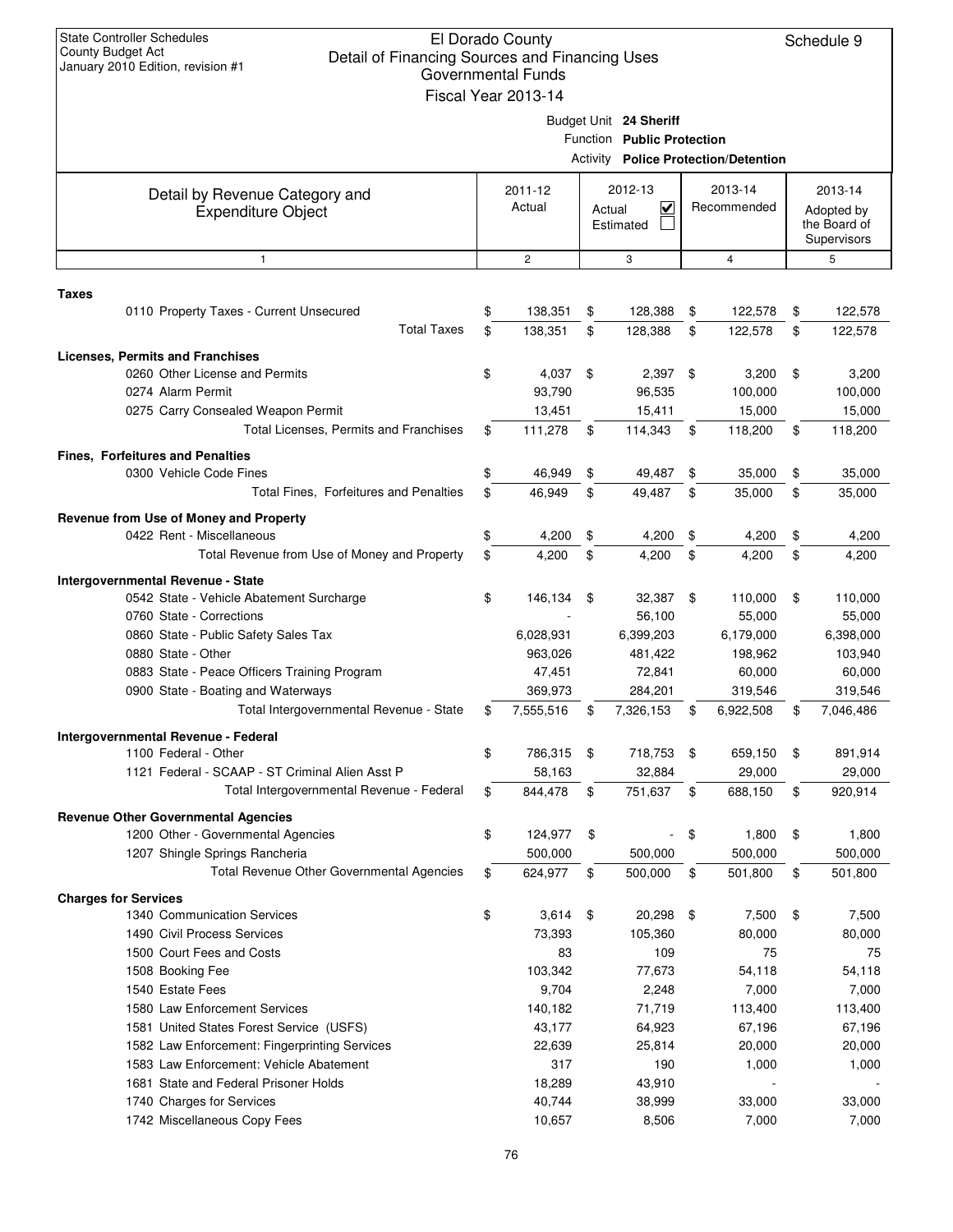| <b>State Controller Schedules</b><br>County Budget Act<br>January 2010 Edition, revision #1 | El Dorado County<br>Schedule 9<br>Detail of Financing Sources and Financing Uses<br>Governmental Funds<br>Fiscal Year 2013-14 |                |      |                            |    |                                             |    |                                           |  |  |  |  |
|---------------------------------------------------------------------------------------------|-------------------------------------------------------------------------------------------------------------------------------|----------------|------|----------------------------|----|---------------------------------------------|----|-------------------------------------------|--|--|--|--|
|                                                                                             |                                                                                                                               |                |      | Budget Unit 24 Sheriff     |    |                                             |    |                                           |  |  |  |  |
|                                                                                             |                                                                                                                               |                |      | Function Public Protection |    |                                             |    |                                           |  |  |  |  |
|                                                                                             |                                                                                                                               |                |      |                            |    | <b>Activity Police Protection/Detention</b> |    |                                           |  |  |  |  |
|                                                                                             |                                                                                                                               |                |      |                            |    |                                             |    |                                           |  |  |  |  |
| Detail by Revenue Category and                                                              |                                                                                                                               | 2011-12        |      | 2012-13                    |    | 2013-14                                     |    | 2013-14                                   |  |  |  |  |
| <b>Expenditure Object</b>                                                                   |                                                                                                                               | Actual         |      | ⊻<br>Actual<br>Estimated   |    | Recommended                                 |    | Adopted by<br>the Board of<br>Supervisors |  |  |  |  |
| 1                                                                                           |                                                                                                                               | $\overline{c}$ |      | 3                          |    | $\overline{\mathbf{4}}$                     |    | 5                                         |  |  |  |  |
| 1747 Home Electronic Monitoring Prog (HEMP)                                                 |                                                                                                                               |                |      | 92                         |    |                                             |    |                                           |  |  |  |  |
| 1748 In Custody Weekender Work Program                                                      |                                                                                                                               | 4,675          |      | 3,960                      |    | 3,000                                       |    | 3,000                                     |  |  |  |  |
| 1749 Weekender Work Program                                                                 |                                                                                                                               | 81,779         |      | 61,568                     |    | 50,000                                      |    | 50,000                                    |  |  |  |  |
| 1771 Superior Court Services                                                                |                                                                                                                               |                |      | 82,312                     |    |                                             |    |                                           |  |  |  |  |
| 1800 Interfund Revenue                                                                      |                                                                                                                               | 968            |      | 1,128                      |    | 500                                         |    | 500                                       |  |  |  |  |
| 1802 Intrfnd Rev: Radio Equip & Support                                                     |                                                                                                                               | 437            |      | 979                        |    | 1,500                                       |    | 1,500                                     |  |  |  |  |
| <b>Total Charges for Services</b>                                                           | \$                                                                                                                            | 554,001        | \$   | 609,786                    | \$ | 445.289                                     | \$ | 445,289                                   |  |  |  |  |
| <b>Miscellaneous Revenues</b>                                                               |                                                                                                                               |                |      |                            |    |                                             |    |                                           |  |  |  |  |
| 1920 Other Sales                                                                            | \$                                                                                                                            | 3,192          | - \$ | 3,421                      | \$ | 5,000                                       | \$ | 5,000                                     |  |  |  |  |
| 1940 Miscellaneous Revenue                                                                  |                                                                                                                               | 6,438          |      | 10,137                     |    | 6,800                                       |    | 6,800                                     |  |  |  |  |
| 1943 Miscellaneous Donation                                                                 |                                                                                                                               | 4,793          |      | 5,845                      |    |                                             |    |                                           |  |  |  |  |
|                                                                                             |                                                                                                                               | 41,760         |      | 45,000                     |    |                                             |    |                                           |  |  |  |  |
| 1951 Advertising                                                                            |                                                                                                                               |                |      |                            |    | 44,000                                      |    | 44,000                                    |  |  |  |  |
| 1952 Unclaimed Cash                                                                         |                                                                                                                               | 446            |      | 769                        |    | 300                                         |    | 300                                       |  |  |  |  |
| <b>Total Miscellaneous Revenues</b>                                                         | \$                                                                                                                            | 56,629         | \$   | 65,172                     | \$ | 56,100                                      | \$ | 56,100                                    |  |  |  |  |
| <b>Other Financing Sources</b>                                                              |                                                                                                                               |                |      |                            |    |                                             |    |                                           |  |  |  |  |
| 2000 Sale of Fixed Assets                                                                   | \$                                                                                                                            | 7,668          | \$   |                            | \$ |                                             | \$ |                                           |  |  |  |  |
| 2020 Operating Transfers In                                                                 |                                                                                                                               | 2,692,061      |      | 4,213,481                  |    | 4,498,000                                   |    | 5,410,782                                 |  |  |  |  |
| 2036 Operating Transfers In: FEMA                                                           |                                                                                                                               | 687            |      |                            |    |                                             |    |                                           |  |  |  |  |
| 2037 Operating Transfers In: OES                                                            |                                                                                                                               | 32             |      |                            |    |                                             |    |                                           |  |  |  |  |
| <b>Total Other Financing Sources</b>                                                        | \$                                                                                                                            | 2,700,447      | \$   | 4,213,481                  | \$ | 4,498,000                                   | \$ | 5,410,782                                 |  |  |  |  |
| <b>Residual Equity Transfers</b>                                                            |                                                                                                                               |                |      |                            |    |                                             |    |                                           |  |  |  |  |
| 2100 Residual Equity Transfers In                                                           |                                                                                                                               |                |      |                            | \$ |                                             | \$ | 50,000                                    |  |  |  |  |
| <b>Total Residual Equity Transfers</b>                                                      | \$                                                                                                                            |                | \$   |                            | \$ |                                             | \$ | 50,000                                    |  |  |  |  |
| Total Revenue \$                                                                            |                                                                                                                               | 12,636,826     | \$   | 13,762,648                 | \$ | 13,391,825                                  | \$ | 14,711,349                                |  |  |  |  |
|                                                                                             |                                                                                                                               |                |      |                            |    |                                             |    |                                           |  |  |  |  |
| <b>Salaries and Employee Benefits</b>                                                       |                                                                                                                               |                |      |                            |    |                                             |    |                                           |  |  |  |  |
| 3000 Permanent Employees / Elected Officials                                                | \$                                                                                                                            | 23,906,917     | \$   | 24,317,701                 | \$ | 27,296,255                                  | \$ | 27,620,386                                |  |  |  |  |
| 3001 Temporary Employees                                                                    |                                                                                                                               | 678,382        |      | 530,817                    |    | 213,249                                     |    | 213,249                                   |  |  |  |  |
| 3002 Overtime                                                                               |                                                                                                                               | 1,970,122      |      | 1,659,106                  |    | 1,973,043                                   |    | 1,988,043                                 |  |  |  |  |
| 3003 Standby Pay                                                                            |                                                                                                                               | 60,792         |      | 60,058                     |    | 78,381                                      |    | 78,381                                    |  |  |  |  |
| 3004 Other Compensation                                                                     |                                                                                                                               | 930,935        |      | 902,609                    |    | 676,134                                     |    | 678,394                                   |  |  |  |  |
| 3005 Tahoe Differential                                                                     |                                                                                                                               | 165,416        |      | 177,678                    |    | 187,200                                     |    | 187,200                                   |  |  |  |  |
| 3006 Bilingual Pay                                                                          |                                                                                                                               | 21,633         |      | 31,140                     |    | 47,660                                      |    | 47,660                                    |  |  |  |  |
| 3007 Hazard Pay                                                                             |                                                                                                                               | 4,516          |      | 1,520                      |    | 26,000                                      |    | 26,000                                    |  |  |  |  |
| 3020 Employer Share - Employee Retirement                                                   |                                                                                                                               | 6,976,337      |      | 6,743,408                  |    | 7,957,927                                   |    | 7,985,837                                 |  |  |  |  |
| 3022 Employer Share - Medi Care                                                             |                                                                                                                               | 368,207        |      | 378,709                    |    | 385,298                                     |    | 386,564                                   |  |  |  |  |
| 3040 Employer Share - Health Insurance                                                      |                                                                                                                               | 4,552,502      |      | 5,093,442                  |    | 5,527,510                                   |    | 5,549,965                                 |  |  |  |  |
| 3041 Employer Share - Unemployment Insurance                                                |                                                                                                                               | 232,218        |      | 252,547                    |    | 52,080                                      |    | 52,080                                    |  |  |  |  |
| 3042 Employer Share - Long Term Disab Insurance                                             |                                                                                                                               | 67,441         |      | 48,724                     |    | 44,682                                      |    | 44,692                                    |  |  |  |  |
| 3043 Employer Share - Deferred Compensation                                                 |                                                                                                                               | 43,072         |      | 42,501                     |    | 46,737                                      |    | 46,737                                    |  |  |  |  |
| 3046 Retiree Health - Defined Contributions                                                 |                                                                                                                               | 368,186        |      | 339,407                    |    | 332,599                                     |    | 332,599                                   |  |  |  |  |
| 3060 Employer Share - Workers' Compensation                                                 |                                                                                                                               | 688,469        |      | 205,150                    |    | 406,940                                     |    | 406,940                                   |  |  |  |  |
| 3080 Flexible Benefits                                                                      |                                                                                                                               | 176,015        |      | 163,682                    |    | 442,769                                     |    | 442,769                                   |  |  |  |  |
| Total Salaries and Employee Benefits                                                        | \$                                                                                                                            | 41,211,161     | \$   | 40,948,199                 | \$ | 45,694,464                                  | \$ | 46,087,496                                |  |  |  |  |

**Services and Supplies**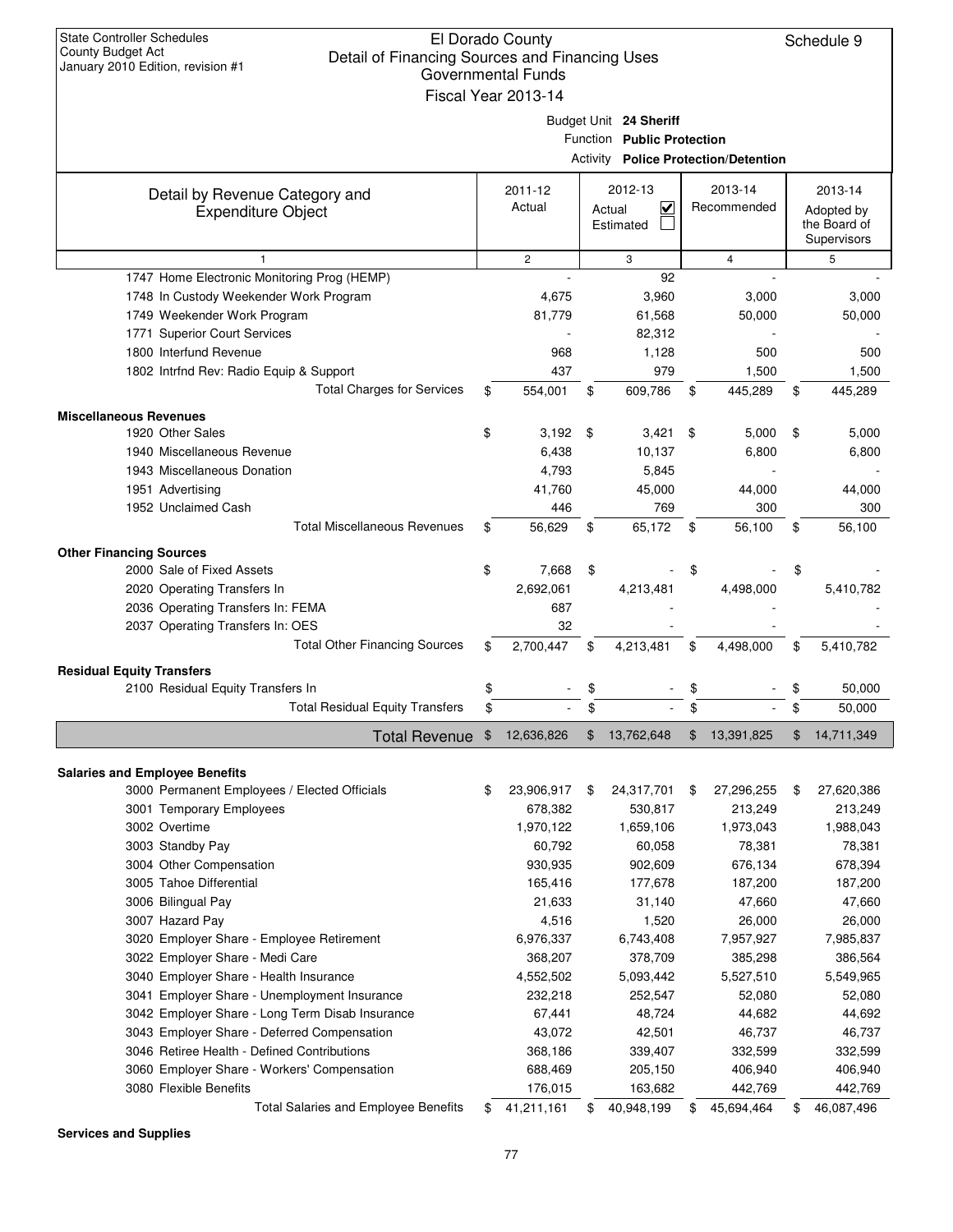|                                                             | Governmental Funds  |                                             |               |               |
|-------------------------------------------------------------|---------------------|---------------------------------------------|---------------|---------------|
|                                                             | Fiscal Year 2013-14 |                                             |               |               |
|                                                             |                     | Budget Unit 24 Sheriff                      |               |               |
|                                                             |                     | Function Public Protection                  |               |               |
|                                                             |                     | <b>Activity Police Protection/Detention</b> |               |               |
|                                                             | 2011-12             | 2012-13                                     | 2013-14       | 2013-14       |
| Detail by Revenue Category and<br><b>Expenditure Object</b> | Actual              | $\overline{\mathbf{v}}$<br>Actual           | Recommended   | Adopted by    |
|                                                             |                     | Estimated                                   |               | the Board of  |
|                                                             |                     |                                             |               | Supervisors   |
| $\mathbf{1}$                                                | $\overline{c}$      | 3                                           | 4             | 5             |
| 4020 Clothing and Personal Supplies                         | \$<br>71,963        | \$<br>71,789                                | \$<br>129,874 | \$<br>134,149 |
| 4022 Uniforms                                               |                     | 378                                         |               |               |
| 4023 Non-cnty Employee Uniform Allowance                    | 1,200               | 5,400                                       |               |               |
| 4040 Telephone Company Vendor Payments                      | 122,738             | 119,110                                     | 160,765       | 160,765       |
| 4041 Cnty Pass thru Telephone Chrges to Depts               | 10,373              | 6,175                                       | 19,259        | 19,259        |
| 4042 Radio Vendor Payments                                  |                     | 150                                         |               |               |
| 4044 Cable/Internet Service                                 | 238                 | 2,755                                       | 1,440         | 1,640         |
| 4060 Food and Food Products                                 | 488,466             | 561,013                                     | 650,284       | 650,284       |
| 4080 Household Expense                                      | 107,252             | 133,667                                     | 117,445       | 117,445       |
| 4081 Household Expense - Paper Goods                        |                     | 751                                         |               |               |
| 4082 Household Expense - Other                              | 31,096              | 28,384                                      | 37,000        | 37,000        |
| 4083 Household Expense - Laundry                            | 1,064               | 1,041                                       |               |               |
| 4084 Household Expense - Expendable Equipment               | 537                 |                                             | 550           | 550           |
| 4085 Household Expense - Refuse Disposal                    | 30,124              | 30,257                                      | 31,520        | 31,520        |
| 4086 Household Expense - Janitorial/Custodial               | 21,960              | 21,492                                      | 23,408        | 23,408        |
| 4100 Insurance - Premium                                    | 657,189             | 285,949                                     | 606,327       | 606,327       |
| 4140 Maintenance - Equipment                                | 155,835             | 117,907                                     | 164,406       | 239,915       |
| 4141 Maintenance - Office Equipment                         |                     |                                             | 950           | 950           |
| 4142 Maintenance - Telephone / Radio                        | 962                 |                                             | 15,600        | 15,600        |
| 4143 Maintenance - Service Contracts                        | 320                 | 16,550                                      | 15,261        | 45,161        |
| 4144 Maintenance - Computer System Supplies                 | 187,754             | 191,510                                     | 225,585       | 284,513       |
| 4145 Maintenance - Equipment Parts                          | 38,596              | 18,721                                      | 41,885        | 41,885        |
| 4160 Maintenance Vehicles - Service Contract                | (152)               |                                             | 9,760         | 9,760         |
| 4161 Maintenance Vehicles - Parts/Direct Chrg               | 288                 | 227                                         | 5,530         | 5,530         |
| 4162 Maintenance Vehicles - Supplies                        | 1,675               | 1,283                                       | 12,745        | 12,745        |
| 4164 Maintenance Vehicles - Tires and Tubes                 | 3,239               |                                             | 2,950         | 2,950         |
| 4165 Maintenance Vehicles - Oil and Grease                  | 87                  | 92                                          | 750           | 750           |
| 4180 Maintenance - Building and Improvements                | 33,508              | 27,143                                      | 76,610        | 76,610        |
| 4197 Maintenance - Building Supplies                        | 2,928               | 4,644                                       | 3,700         | 3,700         |
| 4200 Medical, Dental and Laboratory Supplies                | 22                  |                                             | 800           | 800           |
| 4220 Memberships                                            | 2,950               | 4,092                                       | 12,435        | 12,435        |
| 4221 Memberships - Legislative Advocacy                     | 5,499               | 5,499                                       | 6,200         | 6,200         |
| 4260 Office Expense                                         | 74,798              | 80,439                                      | 74,375        | 74,375        |
| 4261 Postage                                                | 17,837              | 24,593                                      | 25,185        | 25,185        |
| 4262 Software                                               | 16,000              | 71,315                                      | 190,313       | 201,563       |
| 4263 Subscription / Newspaper / Journals                    | 3,709               | 5,053                                       | 4,505         | 4,505         |
| 4264 Books / Manuals                                        | 3,328               | 3,178                                       | 10,700        | 10,700        |
| 4265 Law Books                                              | 1,331               | 5,229                                       | 3,025         | 3,025         |
| 4266 Printing / Duplicating                                 | 4,229               | 18,323                                      | 19,575        | 19,575        |
| 4300 Professional and Specialized Services                  | 396,680             | 311,798                                     | 707,928       | 780,378       |
| 4308 External Data Processing Services                      | 83,717              | 85,158                                      | 119,600       | 119,600       |
| 4320 Verbatim Report - Transcription                        | 374                 | 11,989                                      | 7,100         | 7,100         |
| 4323 Psychiatric Medical Services                           | 13,575              | 11,400                                      | 13,000        | 13,000        |
| 4324 Medical, Dental and Lab Services                       | 274,687             | 272,275                                     | 280,850       | 322,450       |
| 4334 Fire Prevention and Inspection                         | 1,493               | 570                                         | 5,772         | 5,772         |
| 4420 Rents and Leases - Equipment                           | 107,093             | 101,345                                     | 107,379       | 107,379       |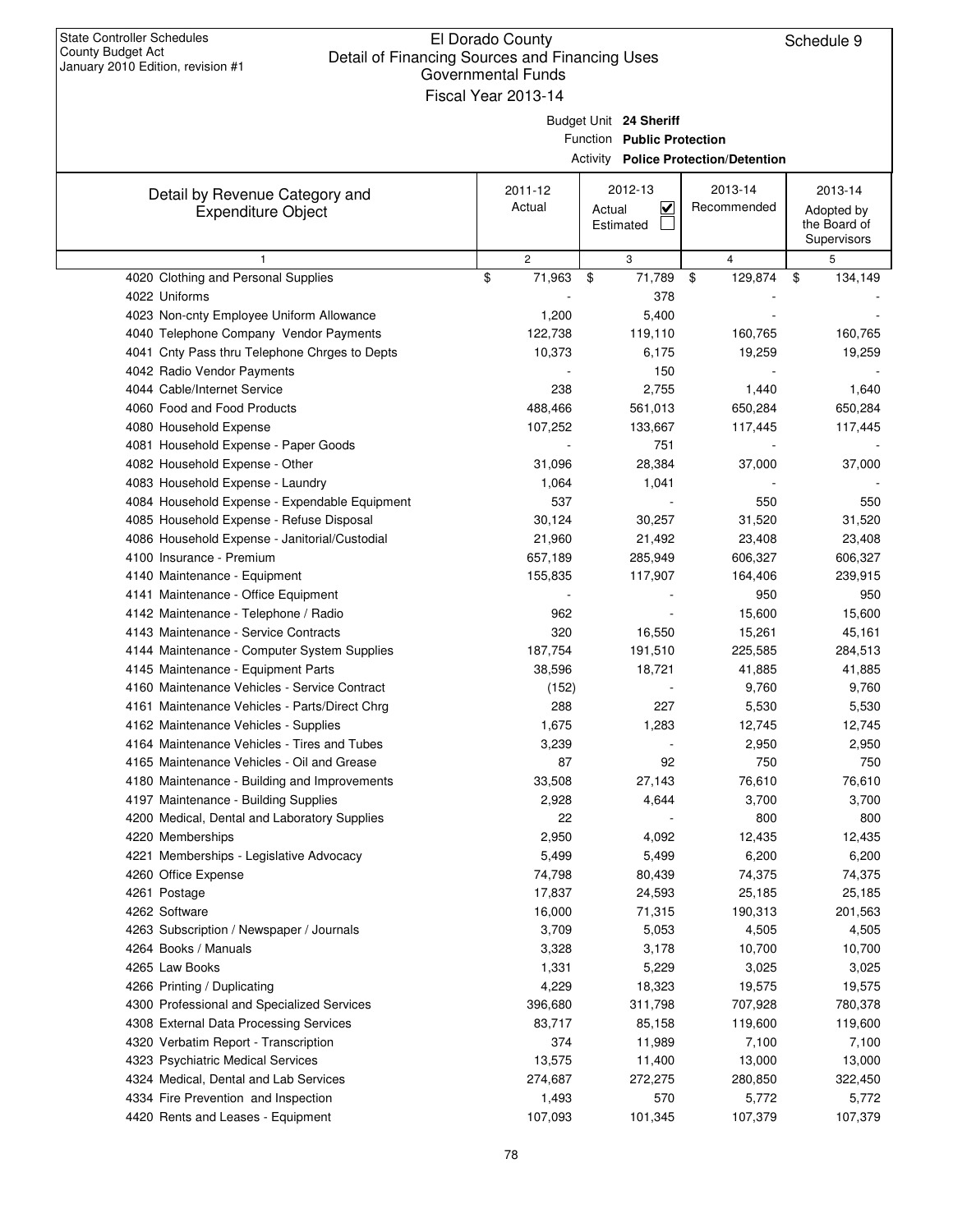|                                                 | Governmental Funds<br>Fiscal Year 2013-14 |        |                            |                                             |                 |
|-------------------------------------------------|-------------------------------------------|--------|----------------------------|---------------------------------------------|-----------------|
|                                                 |                                           |        |                            |                                             |                 |
|                                                 |                                           |        | Budget Unit 24 Sheriff     |                                             |                 |
|                                                 |                                           |        | Function Public Protection |                                             |                 |
|                                                 |                                           |        |                            | <b>Activity Police Protection/Detention</b> |                 |
| Detail by Revenue Category and                  | 2011-12                                   |        | 2012-13                    | 2013-14                                     | 2013-14         |
| <b>Expenditure Object</b>                       | Actual                                    | Actual | $\overline{\mathbf{v}}$    | Recommended                                 | Adopted by      |
|                                                 |                                           |        | Estimated                  |                                             | the Board of    |
|                                                 |                                           |        |                            |                                             | Supervisors     |
| $\mathbf{1}$                                    | $\overline{c}$                            |        | 3                          | $\overline{4}$                              | 5               |
| 4421 Security System                            | 8,683                                     |        | 10,494                     | 10,932                                      | 10,932          |
| 4440 Rent & Lease - Building/Improvements       | 302,938                                   |        | 299,559                    | 304,885                                     | 309,085         |
| 4460 Small Tools and Instruments                | 41,264                                    |        | 104,870                    | 67,643                                      | 78,478          |
| 4461 Minor Equipment                            | 81,508                                    |        | 165,963                    | 128,953                                     | 137,799         |
| 4462 Minor Computer Equipment                   | 106,341                                   |        | 221,897                    | 117,010                                     | 117,010         |
| 4463 Minor Telephone and Radio Equipment        | 377,170                                   |        | 100,217                    | 153,475                                     | 173,996         |
| 4464 Minor Law Enforcement Equipment            | 118,669                                   |        | 294,844                    | 249,457                                     | 284,407         |
| 4465 Minor Vehicle Equipment                    | 18,457                                    |        | 34,216                     | 45,658                                      | 57,758          |
| 4500 Special Departmental Expense               | 38,052                                    |        | 50,015                     | 112,345                                     | 136,845         |
| 4501 Special Projects                           | 167                                       |        | 487                        |                                             |                 |
| 4503 Staff Development                          | 50,678                                    |        | 60,465                     | 43,073                                      | 43,073          |
| 4505 SB 924 - Transportation and Travel         | 22,299                                    |        | 12,335                     | 54,450                                      | 54,450          |
| 4506 Film Development/Photography Supplies      |                                           |        |                            | 6,050                                       | 6,050           |
| 4507 Fire and Safety Supplies                   |                                           |        | 316                        |                                             |                 |
| 4509 Detective Expense                          |                                           |        |                            |                                             | 10,000          |
| 4529 Software License                           | 222,623                                   |        | 45,178                     | 15,824                                      | 243,217         |
| 4534 Ammunition                                 | 122,648                                   |        | 74,051                     | 106,500                                     | 166,500         |
| 4540 Staff Development                          | 225                                       |        | 70                         | 50,000                                      | 50,000          |
| 4600 Transportation and Travel                  | 61,754                                    |        | 81,349                     | 119,040                                     | 119,040         |
| 4601 Volunteer - Transportation and Travel      |                                           |        |                            | 4,250                                       | 4,250           |
| 4602 Employee - Private Auto Mileage            | 9,522                                     |        | 10,572                     | 19,222                                      | 19,222          |
| 4604 Volunteer - Private Auto Mileage           | 3,944                                     |        | 1,988                      | 3,000                                       | 3,000           |
| 4605 Vehicle - Rent or Lease                    | 439,503                                   |        | 782,178                    | 926,308                                     | 926,308         |
| 4606 Fuel Purchases                             | 734,728                                   |        | 714,101                    | 901,394                                     | 901,394         |
| 4608 Hotel Accommodations                       | 50,508                                    |        | 68,250                     | 46,700                                      | 46,700          |
| 4620 Utilities                                  | 713,694                                   |        | 742,222                    | 744,013                                     | 744,013         |
| <b>Total Services and Supplies</b>              | \$<br>6,501,938                           | \$     | 6,534,278                  | \$<br>8,172,528                             | \$<br>8,879,985 |
| <b>Other Charges</b>                            |                                           |        |                            |                                             |                 |
| 5140 Judgments & Damages                        | \$<br>2,700                               | \$     |                            | \$                                          |                 |
| 5240 Contribution To Non-county Governmental    | 120,874                                   |        | 253,641                    | 41,000                                      | 41,000          |
| 5300 Interfund Expenditures                     | 25,275                                    |        | 23,706                     | 6,000                                       | 6,000           |
| 5330 Intrfnd Exp: Allocated Salaries & Benefits | 4,645                                     |        |                            |                                             |                 |
| <b>Total Other Charges</b>                      | \$<br>153,494                             | \$     | 277,347                    | \$<br>47,000                                | \$<br>47,000    |
| <b>Fixed Assets</b>                             |                                           |        |                            |                                             |                 |
| 6020 Fixed Assets - Building and Improvement    | \$<br>10,661                              | \$     | 36,496                     | \$<br>6,000                                 | \$<br>38,850    |
| 6040 Fixed Assets - Equipment                   | 291,096                                   |        | 353,027                    | 329,100                                     | 800,524         |
| 6041 Fixed Assets - Data Proc Sys Devel Equip   | 5,923                                     |        |                            |                                             |                 |
| 6042 Fixed Assets - Computer Sys Equipment      | 159,066                                   |        | 146,005                    | 110,650                                     | 265,450         |
| <b>Total Fixed Assets</b>                       | \$<br>466,746                             | \$     | 535,529                    | \$<br>445,750                               | \$<br>1,104,824 |
|                                                 |                                           |        |                            |                                             |                 |
| <b>Other Financing Uses</b>                     |                                           |        |                            |                                             |                 |
| 7000 Operating Transfers Out                    | \$                                        | \$     | 16,640                     | \$                                          | \$              |
| 7001 Operating Transfers Out: Fleet             |                                           |        | 9,584                      |                                             | 55,800          |
| <b>Total Other Financing Uses</b>               | \$                                        | \$     | 26,224                     | \$                                          | \$<br>55,800    |
| <b>Intrafund Transfers</b>                      |                                           |        |                            |                                             |                 |
| 7200 Intrafund Transfers                        | \$<br>$3,147$ \$                          |        | 3,441                      | \$<br>5,167                                 | \$<br>5,167     |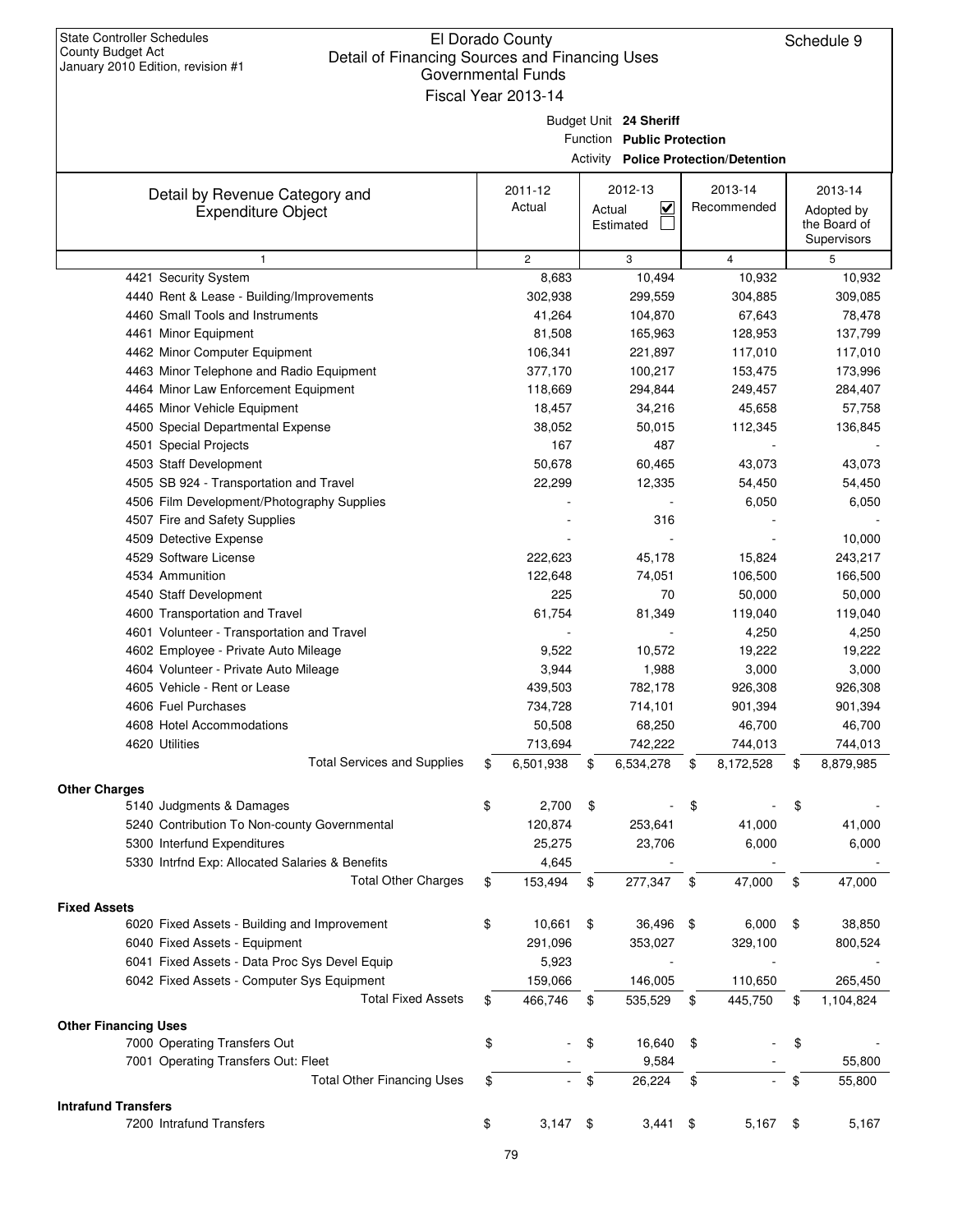| <b>State Controller Schedules</b><br><b>County Budget Act</b><br>Detail of Financing Sources and Financing Uses<br>January 2010 Edition, revision #1 | El Dorado County<br>Governmental Funds<br>Fiscal Year 2013-14 |    |                                                                                                     |     |                        | Schedule 9                                           |
|------------------------------------------------------------------------------------------------------------------------------------------------------|---------------------------------------------------------------|----|-----------------------------------------------------------------------------------------------------|-----|------------------------|------------------------------------------------------|
|                                                                                                                                                      |                                                               |    | Budget Unit 24 Sheriff<br>Function Public Protection<br><b>Activity Police Protection/Detention</b> |     |                        |                                                      |
| Detail by Revenue Category and<br><b>Expenditure Object</b>                                                                                          | 2011-12<br>Actual                                             |    | 2012-13<br>$\overline{\mathbf{v}}$<br>Actual<br>Estimated                                           |     | 2013-14<br>Recommended | 2013-14<br>Adopted by<br>the Board of<br>Supervisors |
|                                                                                                                                                      | $\mathbf{2}$                                                  |    | 3                                                                                                   |     | 4                      | 5                                                    |
| 7210 Intrafnd: Collections                                                                                                                           | 106                                                           |    | 90                                                                                                  |     | 1,700                  | 1,700                                                |
| 7220 Intrafnd: Telephone Equipment and Support                                                                                                       | 128,941                                                       |    | 116,223                                                                                             |     | 161,295                | 161,295                                              |
| 7223 Intrafnd: Mail Service                                                                                                                          | 8,038                                                         |    | 14,287                                                                                              |     | 14,287                 | 14,287                                               |
| 7224 Intrafnd: Stores Support                                                                                                                        | 7,400                                                         |    | 7.282                                                                                               |     | 7,282                  | 7,282                                                |
| 7225 Intrafnd: Central Duplicating                                                                                                                   | 8,500                                                         |    | 975                                                                                                 |     |                        |                                                      |
| 7227 Intrafnd: Internal Data Processing                                                                                                              | 112,144                                                       |    |                                                                                                     |     | 112,144                | 112,144                                              |
| 7229 Intrafnd: PC Support                                                                                                                            | 1.835                                                         |    | 1,210                                                                                               |     | 5,000                  | 5,000                                                |
| 7231 Intrafnd: IS Programming Support                                                                                                                | 255                                                           |    |                                                                                                     |     |                        |                                                      |
| 7232 Intrafnd: Maint Bldg & Improvmnts                                                                                                               | 14,537                                                        |    | 13,806                                                                                              |     | 35,000                 | 35,000                                               |
| 7234 Intrafnd: Network Support                                                                                                                       | 25,063                                                        |    |                                                                                                     |     |                        |                                                      |
| <b>Total Intrafund Transfers</b>                                                                                                                     | \$<br>309,966                                                 | \$ | 157,314                                                                                             | \$  | 341,875                | \$<br>341,875                                        |
| <b>Intrafund Abatement</b>                                                                                                                           |                                                               |    |                                                                                                     |     |                        |                                                      |
| 7350 Intrfnd Abatemnt: Only General Fund                                                                                                             | \$<br>$(3,588)$ \$                                            |    | $(4,392)$ \$                                                                                        |     |                        | \$                                                   |
| 7355 Intrfnd Abatemnt: Radio Equipment and Support                                                                                                   | (350)                                                         |    | (6, 424)                                                                                            |     |                        |                                                      |
| <b>Total Intrafund Abatement</b>                                                                                                                     | \$<br>(3,938)                                                 | \$ | (10, 816)                                                                                           | \$  |                        | \$                                                   |
| <b>Total Expenditures/Appropriations</b>                                                                                                             | \$<br>48,639,368                                              | \$ | 48,468,074                                                                                          | \$  | 54,701,617             | \$<br>56,516,980                                     |
| Net Cost \$                                                                                                                                          | (36,002,542)                                                  | S  | (34,705,426)                                                                                        | \$. | (41, 309, 792)         | \$ (41,805,631)                                      |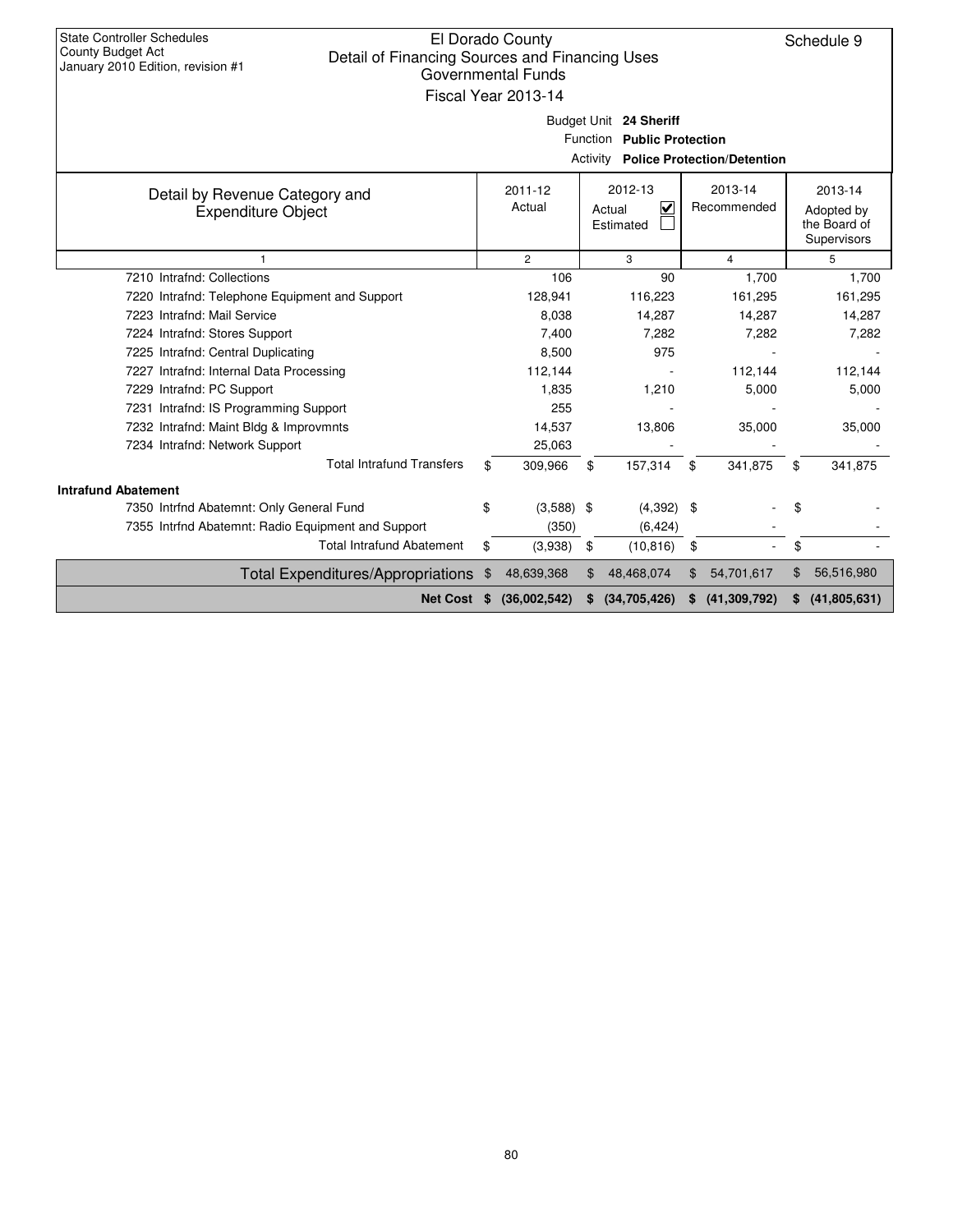| <b>State Controller Schedules</b><br>El Dorado County<br>County Budget Act<br>Detail of Financing Sources and Financing Uses<br>January 2010 Edition, revision #1<br><b>Governmental Funds</b><br>Fiscal Year 2013-14 |                |        | Schedule 9                 |                |                                          |                |              |
|-----------------------------------------------------------------------------------------------------------------------------------------------------------------------------------------------------------------------|----------------|--------|----------------------------|----------------|------------------------------------------|----------------|--------------|
|                                                                                                                                                                                                                       |                |        |                            |                | Budget Unit 24 Sheriff - Jail Commissary |                |              |
|                                                                                                                                                                                                                       |                |        | Function Public Protection |                |                                          |                |              |
|                                                                                                                                                                                                                       |                |        |                            |                | <b>Activity Detention and Correction</b> |                |              |
| Detail by Revenue Category and                                                                                                                                                                                        | 2011-12        |        | 2012-13                    |                | 2013-14                                  |                | 2013-14      |
| <b>Expenditure Object</b>                                                                                                                                                                                             | Actual         | Actual | $\checkmark$               |                | Recommended                              |                | Adopted by   |
|                                                                                                                                                                                                                       |                |        | Estimated                  |                |                                          |                | the Board of |
|                                                                                                                                                                                                                       |                |        |                            |                |                                          |                | Supervisors  |
| $\mathbf{1}$                                                                                                                                                                                                          | $\overline{c}$ |        | 3                          |                | $\overline{4}$                           |                | 5            |
| Revenue from Use of Money and Property                                                                                                                                                                                |                |        |                            |                |                                          |                |              |
| 0400 Interest                                                                                                                                                                                                         | \$<br>2,342    | \$     | 1,827                      | \$             |                                          | \$             |              |
| Total Revenue from Use of Money and Property                                                                                                                                                                          | \$<br>2,342    | \$     | 1,827                      | \$             |                                          | \$             |              |
|                                                                                                                                                                                                                       |                |        |                            |                |                                          |                |              |
| <b>Miscellaneous Revenues</b><br>1944 Inmate Welfare Trust                                                                                                                                                            | \$<br>407,069  | \$     | 401,718                    | \$             | 357,950                                  | \$             | 357,950      |
| <b>Total Miscellaneous Revenues</b>                                                                                                                                                                                   | \$<br>407,069  | \$     | 401,718                    | \$             | 357,950                                  | \$             | 357,950      |
|                                                                                                                                                                                                                       |                |        |                            |                |                                          |                |              |
| Total Revenue \$                                                                                                                                                                                                      | 409,411        | \$     | 403,545                    | $\mathfrak{F}$ | 357,950                                  | $\mathfrak{F}$ | 357,950      |
|                                                                                                                                                                                                                       |                |        |                            |                |                                          |                |              |
| <b>Salaries and Employee Benefits</b><br>3000 Permanent Employees / Elected Officials                                                                                                                                 | \$<br>41,351   | \$     | 11,770                     | -\$            |                                          | \$             |              |
| 3004 Other Compensation                                                                                                                                                                                               | 57             |        |                            |                |                                          |                |              |
| 3005 Tahoe Differential                                                                                                                                                                                               | 282            |        |                            |                |                                          |                |              |
| 3020 Employer Share - Employee Retirement                                                                                                                                                                             | 14,231         |        | 3,837                      |                |                                          |                |              |
| 3022 Employer Share - Medi Care                                                                                                                                                                                       | 620            |        | 180                        |                |                                          |                |              |
| 3040 Employer Share - Health Insurance                                                                                                                                                                                | 13,109         |        | 4,573                      |                |                                          |                |              |
| 3042 Employer Share - Long Term Disab Insurance                                                                                                                                                                       | 95             |        |                            |                |                                          |                |              |
| Total Salaries and Employee Benefits                                                                                                                                                                                  | \$<br>69,745   | \$     | 20,361                     | \$             |                                          | \$             |              |
|                                                                                                                                                                                                                       |                |        |                            |                |                                          |                |              |
| <b>Services and Supplies</b>                                                                                                                                                                                          |                |        |                            |                |                                          |                |              |
| 4020 Clothing and Personal Supplies                                                                                                                                                                                   | \$<br>390      | \$     |                            | \$             | 4,000                                    | \$             | 4,000        |
| 4044 Cable/Internet Service                                                                                                                                                                                           | 652            |        | 3,946                      |                | 4,300                                    |                | 4,300        |
| 4180 Maintenance - Building and Improvements                                                                                                                                                                          | 69             |        |                            |                |                                          |                |              |
| 4260 Office Expense                                                                                                                                                                                                   | 2,306          |        | 986                        |                | 1,200                                    |                | 1,200        |
| 4261 Postage                                                                                                                                                                                                          | 1,098          |        | 1,821                      |                | 4,700                                    |                | 4,700        |
| 4263 Subscription / Newspaper / Journals                                                                                                                                                                              | 90             |        | 255                        |                | 350                                      |                | 350          |
| 4264 Books / Manuals                                                                                                                                                                                                  | 146            |        |                            |                | 500                                      |                | 500          |
| 4265 Law Books                                                                                                                                                                                                        | 260            |        |                            |                | 150                                      |                | 150          |
| 4300 Professional and Specialized Services                                                                                                                                                                            | 72,550         |        | 42,245                     |                | 103,050                                  |                | 103,050      |
| 4302 Construction and Engineering Contracts                                                                                                                                                                           | 1,349          |        |                            |                |                                          |                |              |
| 4324 Medical, Dental and Lab Services                                                                                                                                                                                 | 19,058         |        | 9,490                      |                | 25,000                                   |                | 25,000       |
| 4420 Rents and Leases - Equipment                                                                                                                                                                                     | 3,303          |        | 363                        |                |                                          |                |              |
| 4460 Small Tools and Instruments                                                                                                                                                                                      | 154            |        | 517                        |                | 1,000                                    |                | 1,000        |
| 4461 Minor Equipment                                                                                                                                                                                                  | 1,285          |        | 471                        |                | 1,700                                    |                | 1,700        |
| 4500 Special Departmental Expense                                                                                                                                                                                     | 225,769        |        | 230,823                    |                | 212,000                                  |                | 462,000      |
| <b>Total Services and Supplies</b>                                                                                                                                                                                    | \$<br>328,479  | \$     | 290,918                    | \$             | 357,950                                  | \$             | 607,950      |
| <b>Fixed Assets</b>                                                                                                                                                                                                   |                |        |                            |                |                                          |                |              |
| 6042 Fixed Assets - Computer Sys Equipment                                                                                                                                                                            | \$<br>5,113    | \$     |                            | \$             |                                          | \$             |              |
| <b>Total Fixed Assets</b>                                                                                                                                                                                             | \$<br>5,113    | \$     |                            | \$             |                                          |                |              |
| <b>Appropriations for Contingencies</b>                                                                                                                                                                               |                |        |                            |                |                                          |                |              |
| 7700 Contingency                                                                                                                                                                                                      | \$             | \$     |                            | \$             |                                          | \$             | 674,237      |
| <b>Total Appropriations for Contingencies</b>                                                                                                                                                                         | \$             | \$     |                            | \$             |                                          | \$             | 674,237      |
| <b>Total Expenditures/Appropriations</b>                                                                                                                                                                              | \$<br>403,337  | \$     | 311,279                    | \$             | 357,950                                  | \$             | 1,282,187    |
| Net Cost \$                                                                                                                                                                                                           | 6,073          | \$     | 92,265                     | \$             | ٠                                        | \$             | (924, 237)   |
|                                                                                                                                                                                                                       |                |        |                            |                |                                          |                |              |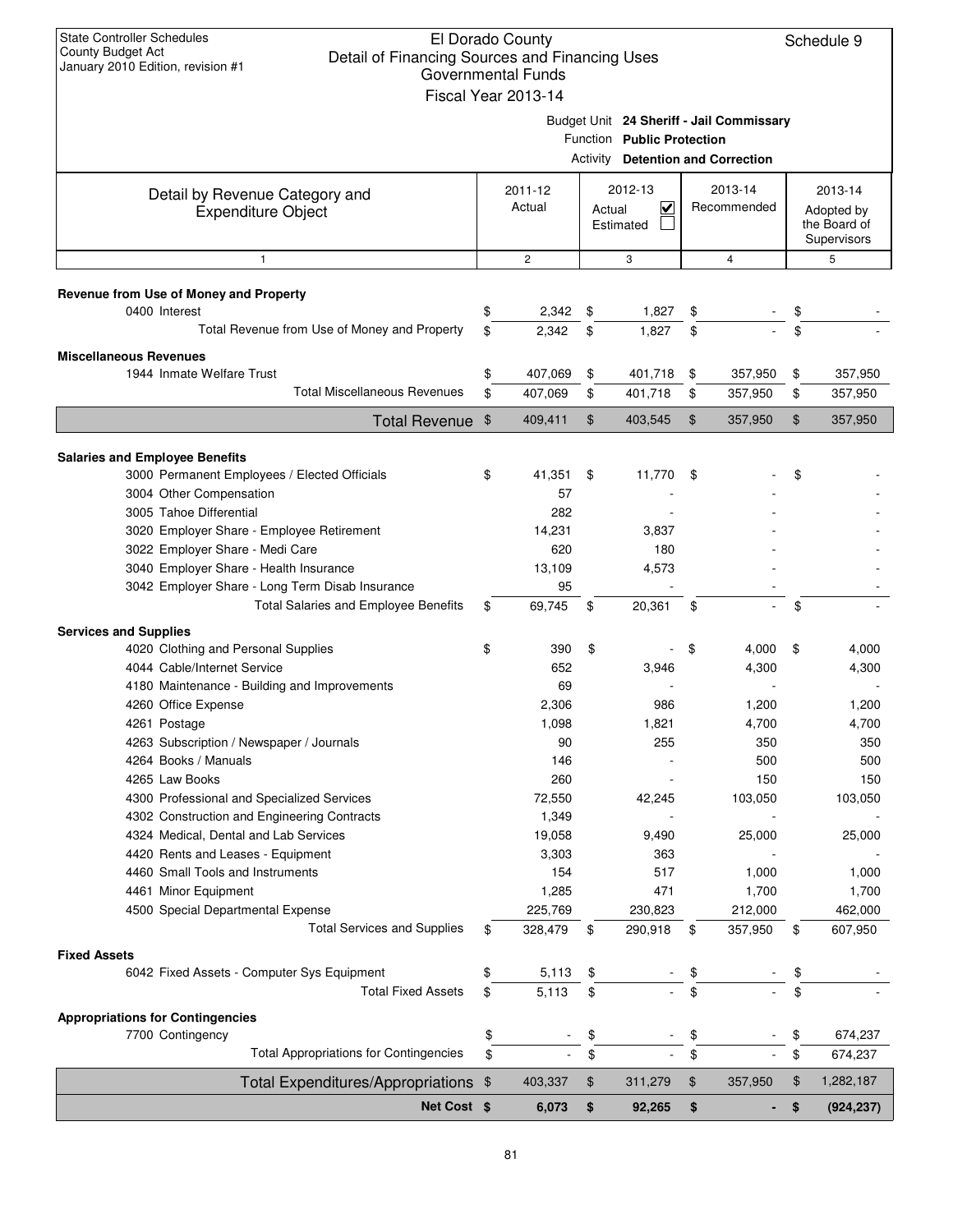| <b>State Controller Schedules</b><br>El Dorado County<br><b>County Budget Act</b><br>Detail of Financing Sources and Financing Uses<br>January 2010 Edition, revision #1<br><b>Governmental Funds</b><br>Fiscal Year 2013-14 |    |                   |        |                            |    |                                          |    |                       |
|------------------------------------------------------------------------------------------------------------------------------------------------------------------------------------------------------------------------------|----|-------------------|--------|----------------------------|----|------------------------------------------|----|-----------------------|
|                                                                                                                                                                                                                              |    |                   |        | Budget Unit 25 Probation   |    |                                          |    |                       |
|                                                                                                                                                                                                                              |    |                   |        | Function Public Protection |    |                                          |    |                       |
|                                                                                                                                                                                                                              |    |                   |        |                            |    | <b>Activity Detention and Correction</b> |    |                       |
|                                                                                                                                                                                                                              |    |                   |        | 2012-13                    |    | 2013-14                                  |    |                       |
| Detail by Revenue Category and                                                                                                                                                                                               |    | 2011-12<br>Actual | Actual | $\checkmark$               |    | Recommended                              |    | 2013-14<br>Adopted by |
| <b>Expenditure Object</b>                                                                                                                                                                                                    |    |                   |        | Estimated                  |    |                                          |    | the Board of          |
|                                                                                                                                                                                                                              |    |                   |        |                            |    |                                          |    | Supervisors           |
| $\mathbf{1}$                                                                                                                                                                                                                 |    | $\overline{2}$    |        | 3                          |    | $\overline{4}$                           |    | 5                     |
| <b>Fines, Forfeitures and Penalties</b>                                                                                                                                                                                      |    |                   |        |                            |    |                                          |    |                       |
| 0341 Restitution Fee                                                                                                                                                                                                         | \$ | 9,098             | \$     | 9,364                      | \$ | 3,750                                    | \$ | 3,750                 |
| Total Fines, Forfeitures and Penalties                                                                                                                                                                                       | \$ | 9,098             | \$     | 9,364                      | \$ | 3,750                                    | \$ | 3,750                 |
| Intergovernmental Revenue - State                                                                                                                                                                                            |    |                   |        |                            |    |                                          |    |                       |
| 0580 State - Public Assistance Administration                                                                                                                                                                                | \$ | 51                | \$     |                            | \$ |                                          | \$ |                       |
| 0600 State - Public Assistance Programs                                                                                                                                                                                      |    | 5,429             |        | 2,920                      |    |                                          |    |                       |
| 0760 State - Corrections                                                                                                                                                                                                     |    | 49,563            |        | 55,825                     |    | 61,050                                   |    | 61,050                |
| 0860 State - Public Safety Sales Tax                                                                                                                                                                                         |    | 1,085,195         |        | 1,090,195                  |    | 1,117,751                                |    | 1,117,751             |
| 0880 State - Other                                                                                                                                                                                                           |    | 361,380           |        | 485,703                    |    | 522,949                                  |    | 522,949               |
| Total Intergovernmental Revenue - State                                                                                                                                                                                      | \$ | 1,501,618         | \$     | 1,634,643                  | \$ | 1,701,750                                | \$ | 1,701,750             |
| Intergovernmental Revenue - Federal                                                                                                                                                                                          |    |                   |        |                            |    |                                          |    |                       |
| 1000 Federal - Public Assistance Admin.                                                                                                                                                                                      | \$ | 37,599            | \$     | 50,030                     | \$ | 32,000                                   | \$ | 32,000                |
| 1100 Federal - Other                                                                                                                                                                                                         |    | 93,028            |        | 19,720                     |    |                                          |    |                       |
| 1118 Federal - Office Crim Justice Planning                                                                                                                                                                                  |    | 34,359            |        |                            |    |                                          |    |                       |
| Total Intergovernmental Revenue - Federal                                                                                                                                                                                    | \$ | 164,986           | \$     | 69,750                     | \$ | 32,000                                   | \$ | 32,000                |
| <b>Revenue Other Governmental Agencies</b>                                                                                                                                                                                   |    |                   |        |                            |    |                                          |    |                       |
| 1202 Community Action- Responsive Educ                                                                                                                                                                                       | \$ | 28,556            | \$     | 27,500                     | \$ | 25,000                                   | \$ | 25,000                |
| Total Revenue Other Governmental Agencies                                                                                                                                                                                    | \$ | 28,556            | \$     | 27,500                     | \$ | 25,000                                   | \$ | 25,000                |
| <b>Charges for Services</b>                                                                                                                                                                                                  |    |                   |        |                            |    |                                          |    |                       |
| 1502 Court Administration Fee - PC1205.d                                                                                                                                                                                     | \$ | 270               | \$     | 166                        | \$ |                                          | \$ |                       |
| 1680 Institutional Care and Services                                                                                                                                                                                         |    | 286,600           |        | 270,120                    |    | 200,000                                  |    | 200,000               |
| 1683 Probation - Adult Defendant                                                                                                                                                                                             |    | 53,515            |        | 51,035                     |    | 35,000                                   |    | 35,000                |
| 1684 Care In Juvenile Hall                                                                                                                                                                                                   |    | 107,481           |        | 93,323                     |    | 80,000                                   |    | 80,000                |
| 1685 Urinalysis Testing<br>1747 Home Electronic Monitoring Prog (HEMP)                                                                                                                                                       |    | 3,470             |        | 3,917<br>14,702            |    | 3,000                                    |    | 3,000                 |
| 1751 Probation - Present Report Fee                                                                                                                                                                                          |    | 16,183<br>3,153   |        | 3,456                      |    | 13,500<br>3,000                          |    | 13,500<br>3,000       |
| <b>Total Charges for Services</b>                                                                                                                                                                                            | \$ | 470,673           | \$     | 436,719                    | \$ | 334,500                                  | \$ | 334,500               |
|                                                                                                                                                                                                                              |    |                   |        |                            |    |                                          |    |                       |
| <b>Miscellaneous Revenues</b><br>1940 Miscellaneous Revenue                                                                                                                                                                  | \$ | 3,330             | \$     | 3,555                      | \$ | 2,750                                    | \$ | 2,750                 |
| <b>Total Miscellaneous Revenues</b>                                                                                                                                                                                          | \$ | 3,330             | \$     | 3,555                      | \$ | 2,750                                    | \$ | 2,750                 |
|                                                                                                                                                                                                                              |    |                   |        |                            |    |                                          |    |                       |
| <b>Other Financing Sources</b><br>2020 Operating Transfers In                                                                                                                                                                | \$ | 1,780,797         | \$     | 2,328,121                  | \$ | 2,451,526                                | \$ | 2,594,371             |
| 2027 Operating Transfers In: Sales Tax Realingment                                                                                                                                                                           |    | 156,756           |        | 156,756                    |    | 156,756                                  |    | 156,756               |
| <b>Total Other Financing Sources</b>                                                                                                                                                                                         | \$ | 1,937,553         | \$     | 2,484,877                  | \$ | 2,608,282                                | \$ | 2,751,127             |
| <b>Total Revenue</b>                                                                                                                                                                                                         | \$ | 4,115,813         | \$     | 4,666,409                  | \$ | 4,708,032                                | \$ | 4,850,877             |
|                                                                                                                                                                                                                              |    |                   |        |                            |    |                                          |    |                       |
| <b>Salaries and Employee Benefits</b>                                                                                                                                                                                        |    |                   |        |                            |    |                                          |    |                       |
| 3000 Permanent Employees / Elected Officials                                                                                                                                                                                 | \$ | 5,573,870         | \$     | 5,910,035                  | \$ | 6,955,609                                | \$ | 7,040,609             |
| 3001 Temporary Employees                                                                                                                                                                                                     |    | 295,024           |        | 235,852                    |    | 60,517                                   |    | 60,517                |
| 3002 Overtime                                                                                                                                                                                                                |    | 314,559           |        | 412,196                    |    | 88,530                                   |    | 88,530                |
| 3003 Standby Pay                                                                                                                                                                                                             |    | 10,076            |        | 18,696                     |    | 20,468                                   |    | 20,468                |
| 3004 Other Compensation                                                                                                                                                                                                      |    | 114,393           |        | 185,435                    |    | 113,300                                  |    | 113,300               |
| 3005 Tahoe Differential                                                                                                                                                                                                      |    | 95,244            |        | 96,915                     |    | 117,600                                  |    | 117,600               |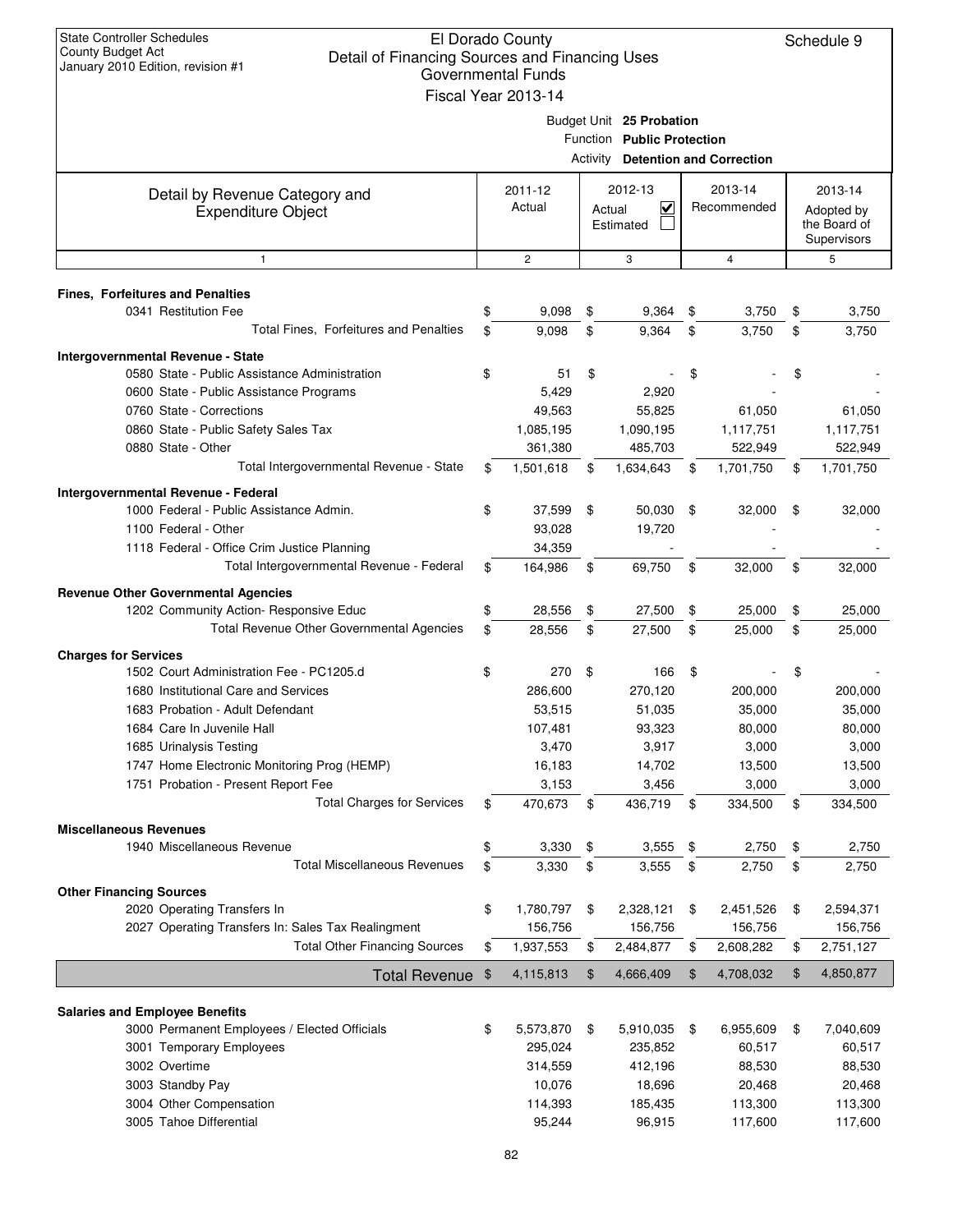| January 2010 Edition, revision #1               | Governmental Funds      |                                          |                  |                             |
|-------------------------------------------------|-------------------------|------------------------------------------|------------------|-----------------------------|
|                                                 | Fiscal Year 2013-14     |                                          |                  |                             |
|                                                 |                         | Budget Unit 25 Probation                 |                  |                             |
|                                                 |                         | Function Public Protection               |                  |                             |
|                                                 |                         | <b>Activity Detention and Correction</b> |                  |                             |
|                                                 |                         |                                          |                  |                             |
| Detail by Revenue Category and                  | 2011-12                 | 2012-13                                  | 2013-14          | 2013-14                     |
| <b>Expenditure Object</b>                       | Actual                  | K<br>Actual                              | Recommended      | Adopted by                  |
|                                                 |                         | Estimated                                |                  | the Board of<br>Supervisors |
|                                                 |                         |                                          |                  |                             |
| $\mathbf{1}$<br>3006 Bilingual Pay              | $\overline{c}$<br>5,220 | 3<br>6,440                               | 4<br>6,240       | 5<br>6,240                  |
| 3020 Employer Share - Employee Retirement       | 1,696,248               | 1,779,218                                | 2,199,411        | 2,199,411                   |
| 3022 Employer Share - Medi Care                 | 90,256                  | 96,227                                   | 102,994          | 102,994                     |
|                                                 |                         |                                          |                  |                             |
| 3040 Employer Share - Health Insurance          | 1,511,368               | 1,677,518                                | 2,186,616        | 2,186,616                   |
| 3041 Employer Share - Unemployment Insurance    | 79,901                  | 85,695                                   | 18,480           | 18,480                      |
| 3042 Employer Share - Long Term Disab Insurance | 15,719                  | 11,840<br>15,591                         | 25,040           | 25,040                      |
| 3043 Employer Share - Deferred Compensation     | 15,589                  |                                          | 18,074           | 18,074                      |
| 3046 Retiree Health - Defined Contributions     | 111,290                 | 104,545                                  | 104,545          | 104,545                     |
| 3060 Employer Share - Workers' Compensation     | 87,026                  | 26,891                                   | 53,782           | 53,782                      |
| 3080 Flexible Benefits                          | 6,625                   | 3,783                                    | 54,000           | 54,000                      |
| <b>Total Salaries and Employee Benefits</b>     | \$<br>10,022,409        | \$<br>10,666,877                         | \$<br>12,125,206 | \$<br>12,210,206            |
| <b>Services and Supplies</b>                    |                         |                                          |                  |                             |
| 4020 Clothing and Personal Supplies             | \$<br>15,978            | \$<br>12,019                             | \$<br>18,000     | \$<br>18,000                |
| 4022 Uniforms                                   | 5,235                   | 8,696                                    | 4,500            | 4,500                       |
| 4040 Telephone Company Vendor Payments          | 8,048                   | 7,970                                    | 9,120            | 9,120                       |
| 4041 Cnty Pass thru Telephone Chrges to Depts   | 2,773                   | 2,189                                    | 2,940            | 2,940                       |
| 4044 Cable/Internet Service                     | 151                     | 2,156                                    | 2,167            | 2,167                       |
| 4060 Food and Food Products                     | 180,417                 | 168,232                                  | 210,000          | 210,000                     |
| 4080 Household Expense                          | 42,302                  | 38,929                                   | 43,000           | 43,000                      |
| 4085 Household Expense - Refuse Disposal        | 17,256                  | 17,976                                   | 18,600           | 18,600                      |
| 4086 Household Expense - Janitorial/Custodial   | 9,750                   | 9,750                                    | 11,250           | 11,250                      |
| 4100 Insurance - Premium                        | 51,593                  | 21,578                                   | 54,426           | 54,426                      |
| 4140 Maintenance - Equipment                    | 1,980                   | 3,173                                    | 3,500            | 3,500                       |
| 4144 Maintenance - Computer System Supplies     | 40,727                  | 44,503                                   | 84,850           | 84,850                      |
| 4145 Maintenance - Equipment Parts              |                         | 835                                      |                  |                             |
| 4180 Maintenance - Building and Improvements    | 14,670                  | 14,946                                   | 18,778           | 38,899                      |
| 4197 Maintenance - Building Supplies            | 47                      | 218                                      |                  |                             |
| 4200 Medical, Dental and Laboratory Supplies    | 106                     | 166                                      | 200              | 200                         |
| 4220 Memberships                                | 474                     | 322                                      | 624              | 624                         |
| 4221 Memberships - Legislative Advocacy         |                         | 3,841                                    | 4,025            | 4,025                       |
| 4260 Office Expense                             | 31,699                  | 31,805                                   | 28,400           | 28,400                      |
| 4261 Postage                                    | 9,845                   | 9,532                                    | 10,950           | 10,950                      |
| 4262 Software                                   |                         | 956                                      |                  |                             |
| 4263 Subscription / Newspaper / Journals        | 180                     | 372                                      | 355              | 355                         |
| 4264 Books / Manuals                            | 158                     |                                          |                  |                             |
| 4265 Law Books                                  | 176                     | 87                                       | 150              | 150                         |
| 4266 Printing / Duplicating                     | 1,954                   | 4,042                                    | 4,800            | 4,800                       |
| 4300 Professional and Specialized Services      | 157,088                 | 118,163                                  | 521,314          | 311,957                     |
| 4308 External Data Processing Services          | 2,805                   | 2,295                                    | 3,960            | 3,960                       |
| 4318 Interpreter                                |                         |                                          | 500              | 500                         |
| 4320 Verbatim Report - Transcription            |                         | 918                                      |                  |                             |
| 4323 Psychiatric Medical Services               | 96,839                  | 127,448                                  | 166,725          | 166,725                     |
| 4324 Medical, Dental and Lab Services           | 42,675                  | 58,247                                   | 64,844           | 64,844                      |
|                                                 |                         |                                          |                  |                             |
| 4329 Probation - Non Govmt Agency Assist        | 600                     | 675<br>50                                | 1,000<br>600     | 1,000                       |
| 4400 Publication and Legal Notices              |                         |                                          |                  | 600                         |
| 4420 Rents and Leases - Equipment               | 21,418                  | 21,724                                   | 21,125           | 21,125                      |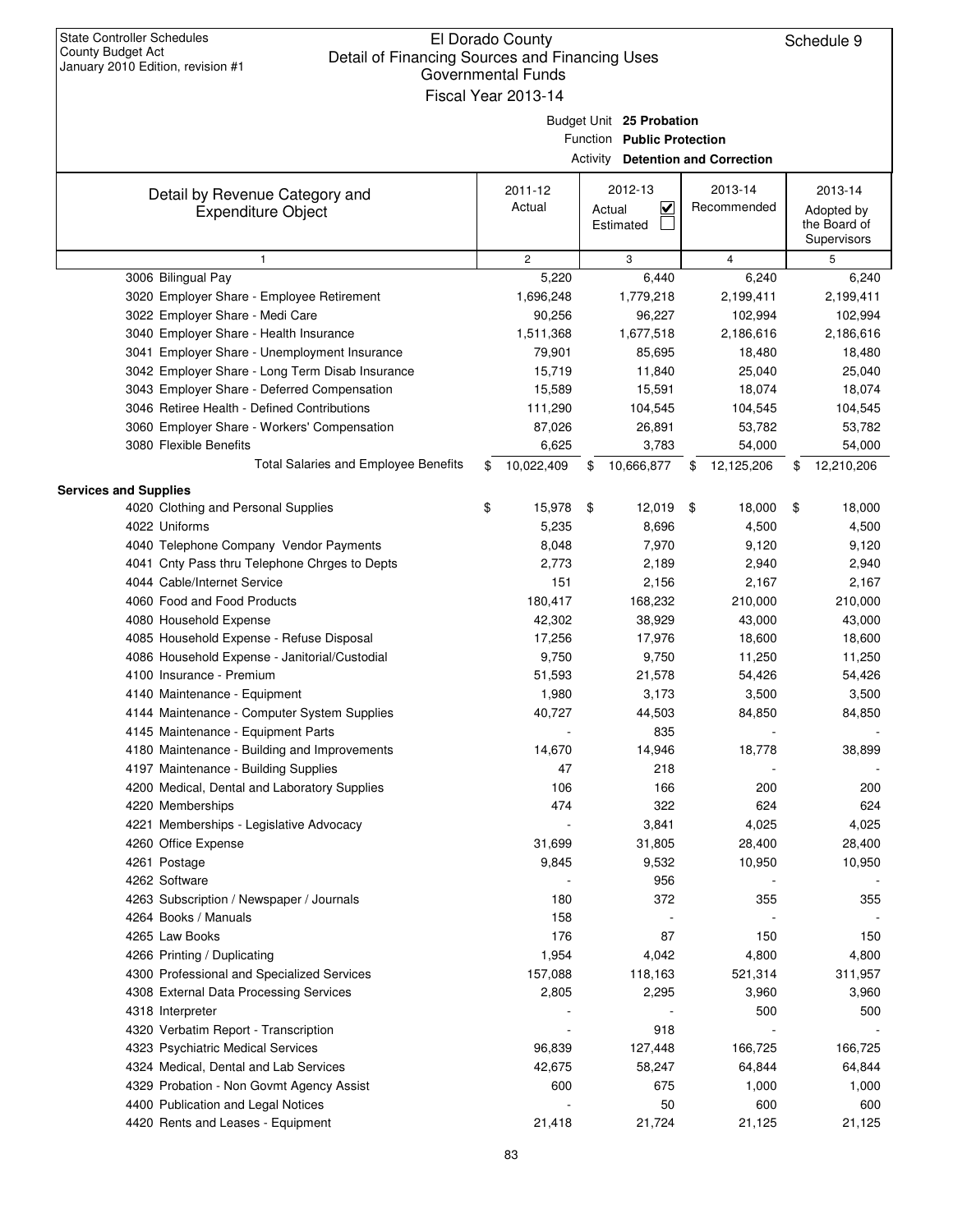| January 2010 Edition, revision #1                        | <b>Governmental Funds</b> |                                          |                          |                 |
|----------------------------------------------------------|---------------------------|------------------------------------------|--------------------------|-----------------|
|                                                          | Fiscal Year 2013-14       |                                          |                          |                 |
|                                                          |                           | Budget Unit 25 Probation                 |                          |                 |
|                                                          |                           | Function Public Protection               |                          |                 |
|                                                          |                           | <b>Activity Detention and Correction</b> |                          |                 |
| Detail by Revenue Category and                           | 2011-12                   | 2012-13                                  | 2013-14                  | 2013-14         |
| <b>Expenditure Object</b>                                | Actual                    | $\overline{\mathbf{v}}$<br>Actual        | Recommended              | Adopted by      |
|                                                          |                           | Estimated                                |                          | the Board of    |
|                                                          |                           |                                          |                          | Supervisors     |
| $\mathbf{1}$                                             | $\mathbf{2}$              | 3                                        | $\overline{4}$           | 5               |
| 4440 Rent & Lease - Building/Improvements                | 214,812                   | 219,468                                  | 294,468                  | 294,468         |
| 4460 Small Tools and Instruments                         | 785                       | 1,297                                    | 1,600                    | 1,600           |
| 4461 Minor Equipment                                     | 21,510                    | 15,573                                   | 72,290                   | 117,290         |
| 4462 Minor Computer Equipment                            | 24,610                    | 53,626                                   | 27,897                   | 27,897          |
| 4463 Minor Telephone and Radio Equipment                 | 3,072                     | 10,763                                   | 10,584                   | 10,584          |
| 4464 Minor Law Enforcement Equipment                     | 7,038                     | 28,624                                   | 24,840                   | 26,358          |
| 4465 Minor Vehicle Equipment                             | 1,900                     | 1,611                                    |                          |                 |
| 4500 Special Departmental Expense                        | 1,042                     | 4,050                                    | 10,737                   | 130,776         |
| 4501 Special Projects                                    | 80                        |                                          | 200                      | 200             |
| 4503 Staff Development                                   | 4,405                     | 3,526                                    | 12,476                   | 12,476          |
| 4505 SB 924 - Transportation and Travel                  | 60,426                    | 68,512                                   | 81,050                   | 81,050          |
| 4529 Software License                                    | 21,469                    | 13,284                                   | 2,600                    | 2,943           |
| 4534 Ammunition<br>4540 Staff Development                | 2,726                     | 123                                      | 9,360                    | 16,287          |
| 4600 Transportation and Travel                           | 2,548                     | 2,093                                    | 3,004                    | 3,004           |
| 4602 Employee - Private Auto Mileage                     | 8,675                     | 9,157                                    | 9,100                    | 9,100           |
| 4605 Vehicle - Rent or Lease                             | 39,300                    | 81,122                                   | 84,289                   | 84,289          |
| 4606 Fuel Purchases                                      | 40,817                    | 45,371                                   | 62,397                   | 62,397          |
| 4608 Hotel Accommodations                                | 2,424                     | 4,386                                    | 4,670                    | 4,670           |
| 4620 Utilities                                           | 191,820                   | 192,343                                  | 222,253                  | 227,253         |
| <b>Total Services and Supplies</b>                       | \$<br>1,406,402           | \$<br>1,488,739                          | \$<br>2,244,518          | \$<br>2,234,109 |
|                                                          |                           |                                          |                          |                 |
| <b>Other Charges</b><br>5000 Support and Care of Persons | \$<br>30,330              | \$<br>83,792                             | \$<br>70,000             | \$<br>215,000   |
| 5300 Interfund Expenditures                              |                           | 1,541                                    |                          |                 |
| 5319 Intrfnd Exp: Mental Health Services                 | 23,687                    | 24,463                                   | 50,000                   | 50,000          |
| <b>Total Other Charges</b>                               | 54,017                    | 109,796                                  | 120,000                  | 265,000         |
|                                                          | \$                        | \$                                       | \$                       | \$              |
| <b>Fixed Assets</b>                                      |                           |                                          |                          |                 |
| 6040 Fixed Assets - Equipment                            | \$<br>9,658               | \$<br>30,785                             | \$<br>23,000             | \$<br>23,000    |
| 6042 Fixed Assets - Computer Sys Equipment               | 2,946                     | 1,596                                    |                          |                 |
| <b>Total Fixed Assets</b>                                | \$<br>12,604              | \$<br>32,381                             | \$<br>23,000             | \$<br>23,000    |
| <b>Other Financing Uses</b>                              |                           |                                          |                          |                 |
| 7001 Operating Transfers Out: Fleet                      | \$<br>22,780              | \$                                       | \$                       | \$              |
| <b>Total Other Financing Uses</b>                        | \$<br>22,780              | \$                                       | \$                       | \$              |
| <b>Intrafund Transfers</b>                               |                           |                                          |                          |                 |
| 7200 Intrafund Transfers                                 | \$<br>5,595               | \$<br>6,889                              | \$<br>12,860             | \$<br>12,860    |
| 7210 Intrafnd: Collections                               | 4,902                     | 4,711                                    | 5,300                    | 5,300           |
| 7220 Intrafnd: Telephone Equipment and Support           | 43,911                    | 45,589                                   | 46,980                   | 46,980          |
| 7221 Intrafnd: Radio Equipment and Support               | $\overline{\phantom{a}}$  | 2,544                                    | 2,000                    | 2,000           |
| 7223 Intrafnd: Mail Service                              | 8,795                     | 8,281                                    | 8,281                    | 8,281           |
| 7224 Intrafnd: Stores Support                            | 2,495                     | 2,676                                    | 2,676                    | 2,676           |
| 7225 Intrafnd: Central Duplicating                       | 1,785                     | $\overline{\phantom{a}}$                 | $\overline{\phantom{a}}$ |                 |
| 7227 Intrafnd: Internal Data Processing                  | 59,616                    | $\overline{\phantom{a}}$                 | 59,616                   | 59,616          |
| 7229 Intrafnd: PC Support                                | 1,384                     | 145                                      |                          |                 |
| 7231 Intrafnd: IS Programming Support                    |                           |                                          | 6,000                    | 6,000           |
| 7232 Intrafnd: Maint Bldg & Improvmnts                   | 898                       | $\overline{\phantom{a}}$                 | 10,000                   | 10,000          |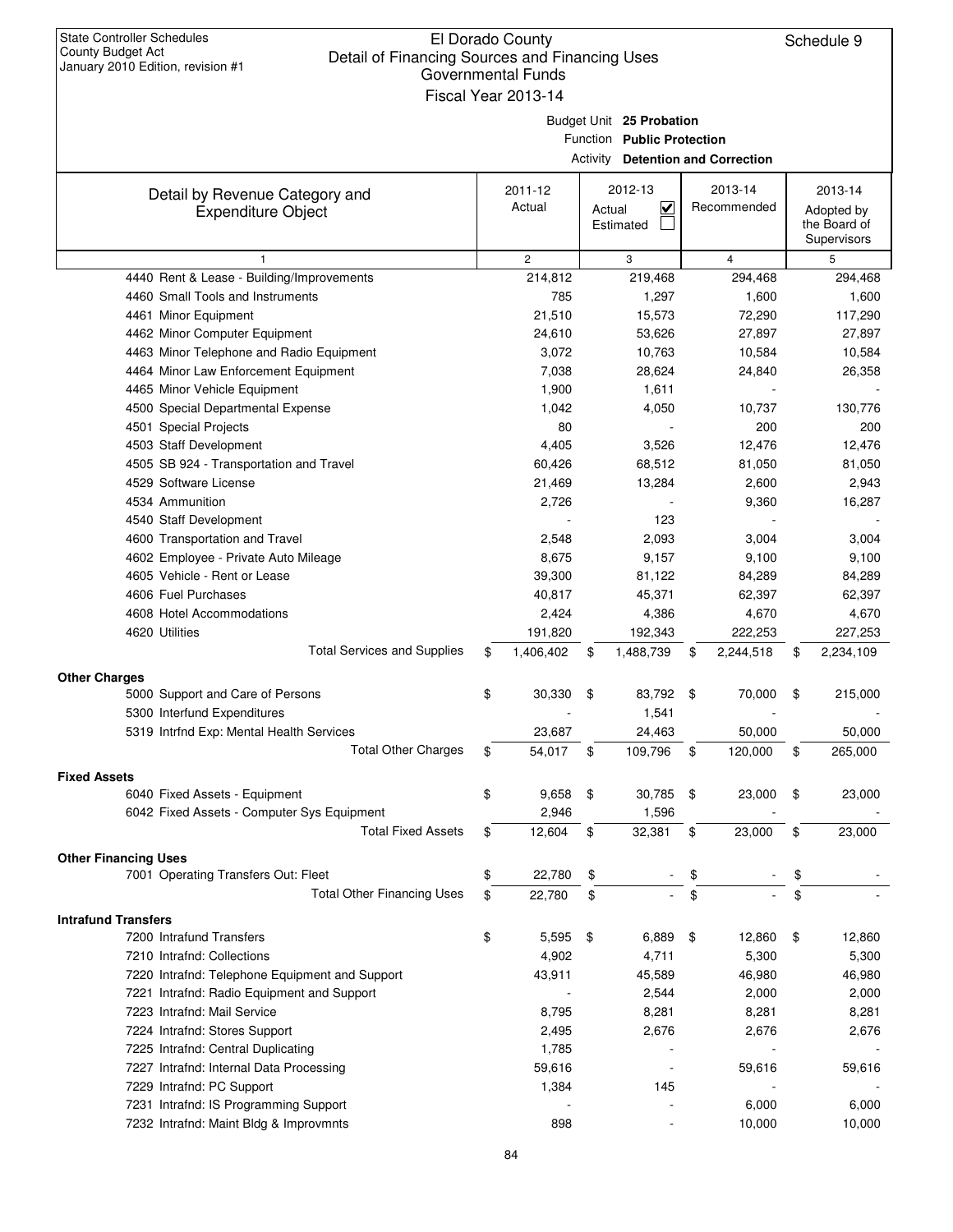| <b>State Controller Schedules</b><br>El Dorado County<br>County Budget Act<br>Detail of Financing Sources and Financing Uses<br>January 2010 Edition, revision #1<br>Governmental Funds<br>Fiscal Year 2013-14 |                                                                                                                           |    |                   |                                     |             |    |                        |    |                                                      |  |  |
|----------------------------------------------------------------------------------------------------------------------------------------------------------------------------------------------------------------|---------------------------------------------------------------------------------------------------------------------------|----|-------------------|-------------------------------------|-------------|----|------------------------|----|------------------------------------------------------|--|--|
|                                                                                                                                                                                                                | <b>Budget Unit</b><br>25 Probation<br>Function<br><b>Public Protection</b><br><b>Detention and Correction</b><br>Activity |    |                   |                                     |             |    |                        |    |                                                      |  |  |
| Detail by Revenue Category and<br><b>Expenditure Object</b>                                                                                                                                                    |                                                                                                                           |    | 2011-12<br>Actual | 2012-13<br>V<br>Actual<br>Estimated |             |    | 2013-14<br>Recommended |    | 2013-14<br>Adopted by<br>the Board of<br>Supervisors |  |  |
|                                                                                                                                                                                                                |                                                                                                                           |    | $\overline{2}$    |                                     | 3           |    | 4                      |    | 5                                                    |  |  |
| 7234 Intrafnd: Network Support                                                                                                                                                                                 |                                                                                                                           |    | 98,576            |                                     |             |    | 98,576                 |    | 98,576                                               |  |  |
|                                                                                                                                                                                                                | <b>Total Intrafund Transfers</b>                                                                                          | \$ | 227,958           | \$                                  | 70,834      | \$ | 252,289                | \$ | 252,289                                              |  |  |
|                                                                                                                                                                                                                | Total Expenditures/Appropriations \$                                                                                      |    | 11,746,169        | \$.                                 | 12,368,628  | \$ | 14,765,013             | \$ | 14,984,604                                           |  |  |
|                                                                                                                                                                                                                | <b>Net Cost</b>                                                                                                           | -S | (7,630,356)       | 5                                   | (7,702,219) | S. | (10,056,981)           | S. | (10, 133, 727)                                       |  |  |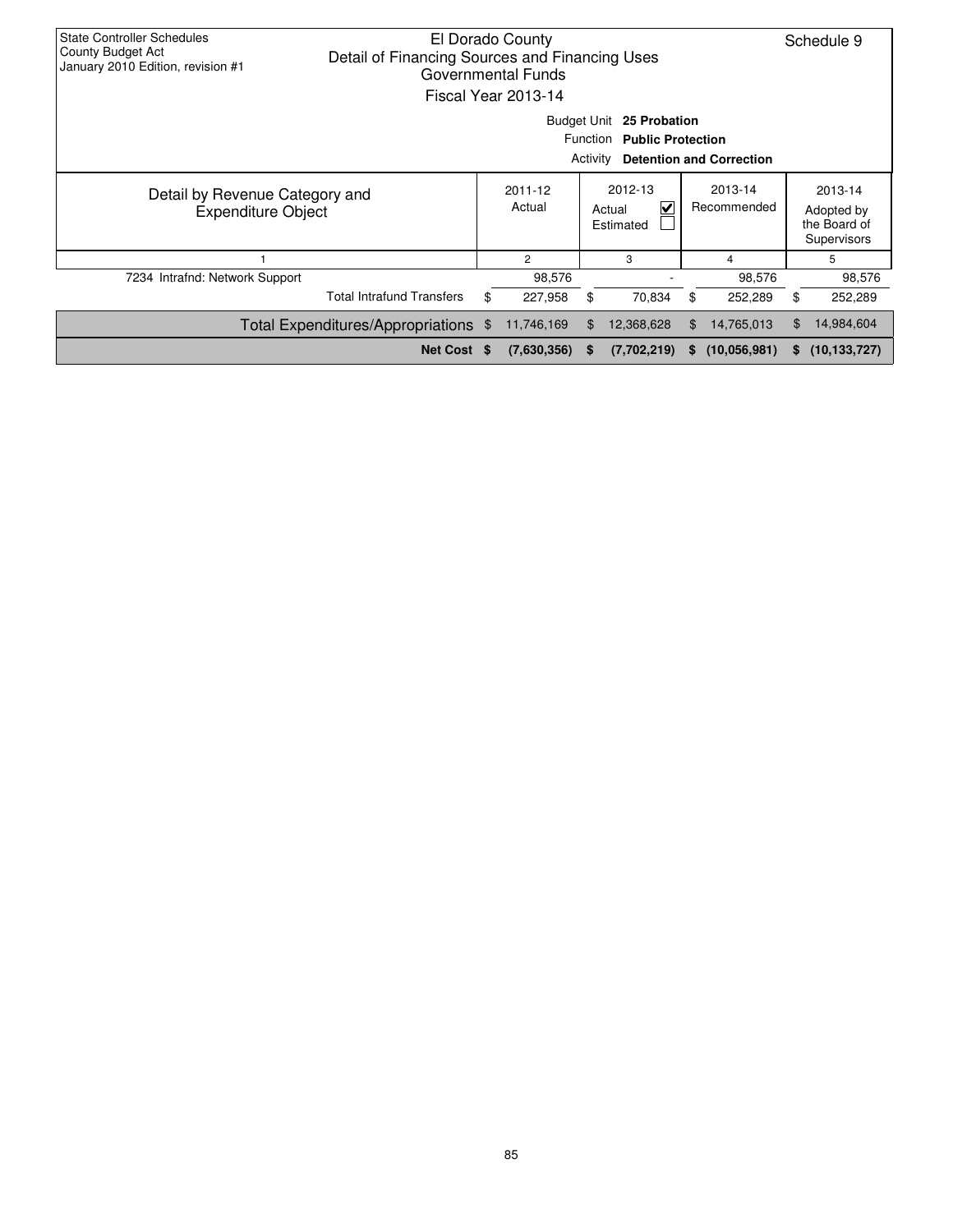| <b>State Controller Schedules</b><br><b>County Budget Act</b><br>Detail of Financing Sources and Financing Uses<br>January 2010 Edition, revision #1 | El Dorado County                                 |                                                                                                                 |                          |                |                |                                           | Schedule 9 |  |
|------------------------------------------------------------------------------------------------------------------------------------------------------|--------------------------------------------------|-----------------------------------------------------------------------------------------------------------------|--------------------------|----------------|----------------|-------------------------------------------|------------|--|
|                                                                                                                                                      | <b>Governmental Funds</b><br>Fiscal Year 2013-14 |                                                                                                                 |                          |                |                |                                           |            |  |
|                                                                                                                                                      |                                                  | Budget Unit 26 Agricultural Commissioner<br>Function Public Protection<br><b>Activity Protection Inspection</b> |                          |                |                |                                           |            |  |
|                                                                                                                                                      | 2011-12                                          |                                                                                                                 | 2012-13                  |                | 2013-14        |                                           | 2013-14    |  |
| Detail by Revenue Category and<br><b>Expenditure Object</b>                                                                                          | Actual                                           |                                                                                                                 | V<br>Actual<br>Estimated | Recommended    |                | Adopted by<br>the Board of<br>Supervisors |            |  |
| $\mathbf{1}$                                                                                                                                         | $\overline{c}$                                   |                                                                                                                 | 3                        |                | $\overline{4}$ |                                           | 5          |  |
| <b>Licenses, Permits and Franchises</b>                                                                                                              |                                                  |                                                                                                                 |                          |                |                |                                           |            |  |
| 0210 Business Licenses                                                                                                                               | \$<br>5,275                                      | \$                                                                                                              | 5,080                    | \$             | 5,000          | \$                                        | 5,000      |  |
| 0260 Other License and Permits                                                                                                                       | 118,832                                          |                                                                                                                 | 103,179                  |                | 114,294        |                                           | 114,294    |  |
| Total Licenses, Permits and Franchises                                                                                                               | \$<br>124,107                                    | \$                                                                                                              | 108,259                  | \$             | 119,294        | \$                                        | 119,294    |  |
| <b>Fines, Forfeitures and Penalties</b>                                                                                                              |                                                  |                                                                                                                 |                          |                |                |                                           |            |  |
| 0343 Consumer Fraud                                                                                                                                  | \$<br>550                                        | \$                                                                                                              | 1,680                    | \$             |                | \$                                        |            |  |
| Total Fines, Forfeitures and Penalties                                                                                                               | \$<br>550                                        | \$                                                                                                              | 1,680                    | \$             |                | \$                                        |            |  |
| Revenue from Use of Money and Property                                                                                                               |                                                  |                                                                                                                 |                          |                |                |                                           |            |  |
| 0421 Rent - Equipment                                                                                                                                | \$<br>266                                        | \$                                                                                                              | 224                      | \$             | 300            | \$                                        | 300        |  |
| Total Revenue from Use of Money and Property                                                                                                         | \$<br>266                                        | \$                                                                                                              | 224                      | \$             | 300            | \$                                        | 300        |  |
| Intergovernmental Revenue - State                                                                                                                    |                                                  |                                                                                                                 |                          |                |                |                                           |            |  |
| 0720 State - Agriculture                                                                                                                             | \$<br>224,148                                    | \$                                                                                                              | 173,935                  | -\$            | 171,375        | \$                                        | 167,565    |  |
| 0722 State - Pesticide Use Enforcement                                                                                                               | 136,701                                          |                                                                                                                 | 139,664                  |                | 132,838        |                                           | 132,838    |  |
| 0723 State - Seed Inspection                                                                                                                         | 213                                              |                                                                                                                 | 200                      |                | 200            |                                           | 200        |  |
| 0724 State - Nursery Inspection                                                                                                                      | 500                                              |                                                                                                                 | 500                      |                | 500            |                                           | 500        |  |
| 0727 State - Weights and Measures                                                                                                                    | 5,709                                            |                                                                                                                 | 5,100                    |                | 4,300          |                                           | 4,300      |  |
| 0728 State - Fruit and Vegetable Certificate                                                                                                         | 410                                              |                                                                                                                 | 500                      |                | 200            |                                           | 200        |  |
| 0729 State - Unclaimed Gas Tax Refund                                                                                                                | 316,687                                          |                                                                                                                 | 298,440                  |                | 289,554        |                                           | 289,554    |  |
| 0730 State - High Risk Pest Excl. Prog.                                                                                                              | 1,224                                            |                                                                                                                 |                          |                |                |                                           |            |  |
| Total Intergovernmental Revenue - State                                                                                                              | \$<br>685,591                                    | \$                                                                                                              | 618,339                  | \$             | 598,967        | \$                                        | 595,157    |  |
| Intergovernmental Revenue - Federal                                                                                                                  |                                                  |                                                                                                                 |                          |                |                |                                           |            |  |
| 1100 Federal - Other                                                                                                                                 | \$<br>189,106                                    | \$                                                                                                              | 67,636                   | \$             | 55,000         | \$                                        | 55,000     |  |
| Total Intergovernmental Revenue - Federal                                                                                                            | \$<br>189,106                                    | \$                                                                                                              | 67,636                   | \$             | 55,000         | \$                                        | 55,000     |  |
| <b>Revenue Other Governmental Agencies</b>                                                                                                           |                                                  |                                                                                                                 |                          |                |                |                                           |            |  |
| 1200 Other - Governmental Agencies                                                                                                                   | \$<br>25,727                                     | \$                                                                                                              | 13,727                   | \$             | 13,727         | \$                                        | 13,727     |  |
| Total Revenue Other Governmental Agencies                                                                                                            | \$<br>25,727                                     | \$                                                                                                              | 13,727                   | \$             | 13,727         | \$                                        | 13,727     |  |
| <b>Charges for Services</b>                                                                                                                          |                                                  |                                                                                                                 |                          |                |                |                                           |            |  |
| 1480 Agricultural Services                                                                                                                           | \$<br>10,376                                     | \$                                                                                                              | 39,967                   | \$             | 11,050         | \$                                        | 11,050     |  |
| 1742 Miscellaneous Copy Fees                                                                                                                         |                                                  |                                                                                                                 |                          |                | 100            |                                           | 100        |  |
| 1744 Miscellaneous Inspections or Services                                                                                                           | 1,451                                            |                                                                                                                 | 1,425                    |                | 2,000          |                                           | 2,000      |  |
| 1800 Interfund Revenue                                                                                                                               | 540                                              |                                                                                                                 | 556                      |                | 556            |                                           | 556        |  |
| <b>Total Charges for Services</b>                                                                                                                    | \$<br>12,367                                     | \$                                                                                                              | 41,948                   | \$             | 13,706         | \$                                        | 13,706     |  |
| <b>Miscellaneous Revenues</b>                                                                                                                        |                                                  |                                                                                                                 |                          |                |                |                                           |            |  |
| 1920 Other Sales                                                                                                                                     | \$<br>148                                        | \$                                                                                                              | 172                      | \$             | 200            | \$                                        | 200        |  |
| 1943 Miscellaneous Donation                                                                                                                          |                                                  |                                                                                                                 | 1,850                    |                |                |                                           |            |  |
| <b>Total Miscellaneous Revenues</b>                                                                                                                  | \$<br>148                                        | \$                                                                                                              | 2,022                    | \$             | 200            | \$                                        | 200        |  |
| <b>Other Financing Sources</b>                                                                                                                       |                                                  |                                                                                                                 |                          |                |                |                                           |            |  |
| 2000 Sale of Fixed Assets                                                                                                                            | \$                                               | \$                                                                                                              | 5,000                    | \$             |                | \$                                        |            |  |
| <b>Total Other Financing Sources</b>                                                                                                                 | \$                                               | \$                                                                                                              | 5,000                    | \$             |                | \$                                        |            |  |
| Total Revenue \$                                                                                                                                     | 1,037,862                                        | $\mathfrak{F}$                                                                                                  | 858,835                  | $\mathfrak{F}$ | 801,194        | $\frac{1}{2}$                             | 797,384    |  |

#### **Salaries and Employee Benefits**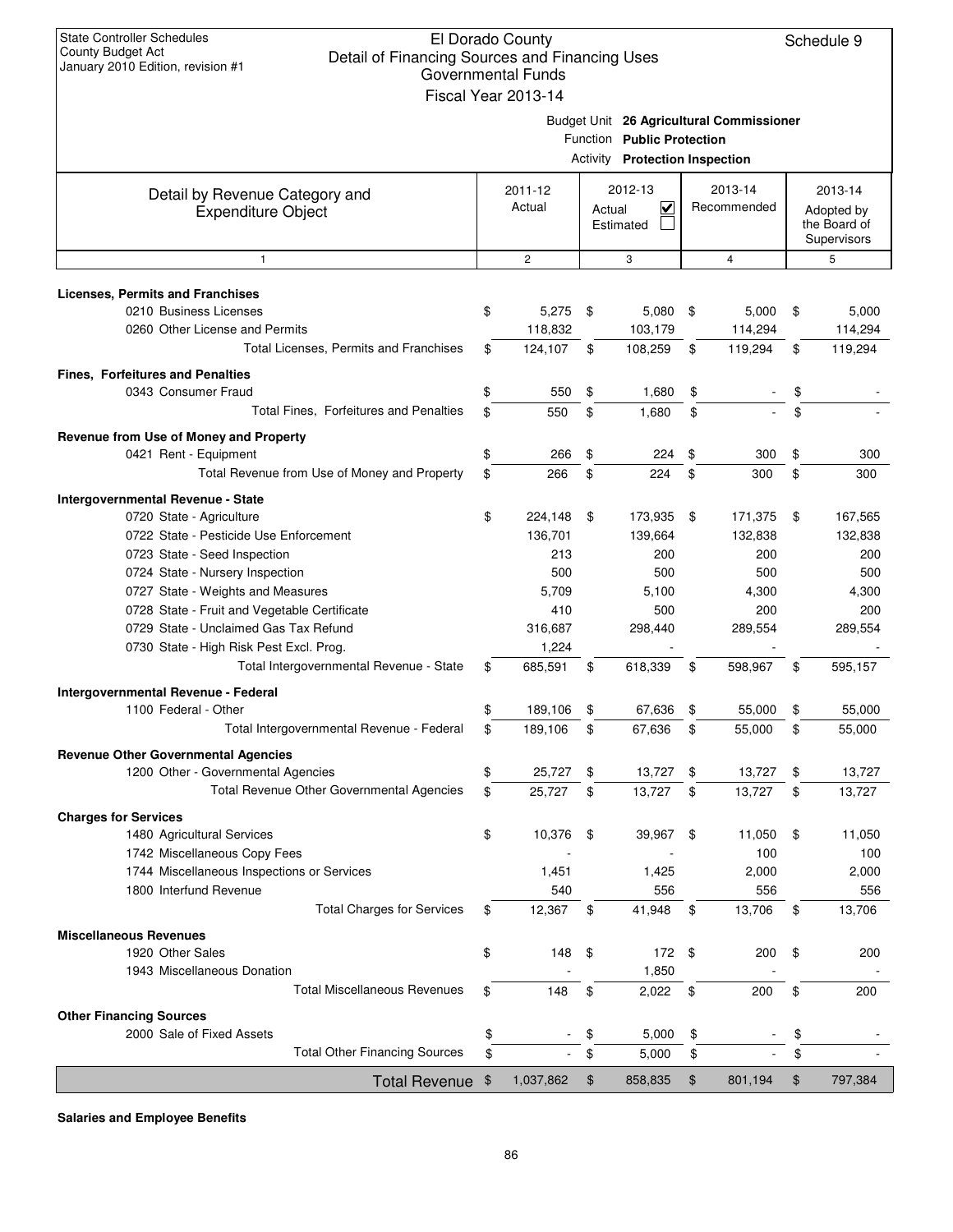# El Dorado County Governmental Funds

| County Budget Act<br>Detail of Financing Sources and Financing Uses<br>January 2010 Edition, revision #1 |                           |        |                                |                                          |                             |
|----------------------------------------------------------------------------------------------------------|---------------------------|--------|--------------------------------|------------------------------------------|-----------------------------|
|                                                                                                          | <b>Governmental Funds</b> |        |                                |                                          |                             |
|                                                                                                          | Fiscal Year 2013-14       |        |                                |                                          |                             |
|                                                                                                          |                           |        |                                | Budget Unit 26 Agricultural Commissioner |                             |
|                                                                                                          |                           |        | Function Public Protection     |                                          |                             |
|                                                                                                          |                           |        | Activity Protection Inspection |                                          |                             |
| Detail by Revenue Category and                                                                           | 2011-12                   |        | 2012-13                        | 2013-14                                  | 2013-14                     |
| <b>Expenditure Object</b>                                                                                | Actual                    | Actual | $\checkmark$                   | Recommended                              | Adopted by                  |
|                                                                                                          |                           |        | Estimated                      |                                          | the Board of<br>Supervisors |
| $\mathbf{1}$                                                                                             | $\mathbf{2}^{\prime}$     |        | 3                              | 4                                        | 5                           |
| 3000 Permanent Employees / Elected Officials                                                             | \$<br>592,360             | \$     | 584,118                        | \$<br>604,422                            | \$<br>604,422               |
| 3001 Temporary Employees                                                                                 | 128,517                   |        | 90,191                         | 86,170                                   | 86,170                      |
| 3002 Overtime                                                                                            | 8,394                     |        | 4,665                          | 5,000                                    | 5,000                       |
| 3004 Other Compensation                                                                                  | 9,614                     |        | 4,844                          | 4,370                                    | 4,370                       |
| 3020 Employer Share - Employee Retirement                                                                | 115,814                   |        | 110,817                        | 118,348                                  | 118,348                     |
| 3022 Employer Share - Medi Care                                                                          | 10,192                    |        | 9,414                          | 10,013                                   | 10,013                      |
| 3040 Employer Share - Health Insurance                                                                   | 162,230                   |        | 166,513                        | 167,767                                  | 167,767                     |
| 3041 Employer Share - Unemployment Insurance                                                             | 8,258                     |        | 9,477                          | 3,547                                    | 3,547                       |
| 3042 Employer Share - Long Term Disab Insurance                                                          | 1,670                     |        | 1,170                          | 2,174                                    | 2,174                       |
| 3043 Employer Share - Deferred Compensation                                                              | 734                       |        | 2,816                          | 2,841                                    | 2,841                       |
| 3046 Retiree Health - Defined Contributions                                                              | 11,276                    |        | 11,184                         | 11,184                                   | 11,184                      |
| 3060 Employer Share - Workers' Compensation                                                              | 16,017                    |        | 4,764                          | 9,527                                    | 9,527                       |
| 3080 Flexible Benefits                                                                                   | 1,832                     |        | (250)                          | 12,000                                   | 12,000                      |
| Total Salaries and Employee Benefits                                                                     | \$<br>1,066,909           | \$     | 999,721                        | \$<br>1,037,363                          | \$<br>1,037,363             |
| <b>Services and Supplies</b>                                                                             |                           |        |                                |                                          |                             |
| 4000 Agriculture                                                                                         | \$<br>15,953              | \$     | 17,494                         | \$<br>5,000                              | \$<br>5,000                 |
| 4020 Clothing and Personal Supplies                                                                      | 297                       |        | 430                            | 1,500                                    | 1,500                       |
| 4040 Telephone Company Vendor Payments                                                                   | 1,299                     |        | 836                            | 1,200                                    | 1,200                       |
| 4041 Cnty Pass thru Telephone Chrges to Depts                                                            | 198                       |        | 168                            | 500                                      | 500                         |
| 4080 Household Expense                                                                                   |                           |        | 111                            | 500                                      | 500                         |
| 4100 Insurance - Premium                                                                                 | 29,783                    |        | 11,748                         | 24,702                                   | 24,702                      |
| 4140 Maintenance - Equipment                                                                             |                           |        |                                | 500                                      | 500                         |
| 4141 Maintenance - Office Equipment                                                                      |                           |        |                                | 600                                      | 600                         |
| 4144 Maintenance - Computer System Supplies                                                              | 1,150                     |        | 715                            | 1,237                                    | 1,237                       |
| 4145 Maintenance - Equipment Parts                                                                       |                           |        | 116                            |                                          |                             |
| 4160 Maintenance Vehicles - Service Contract                                                             |                           |        | 1,161                          | 1,500                                    | 1,500                       |
| 4161 Maintenance Vehicles - Parts/Direct Chrg                                                            | 1,135                     |        |                                | 1,000                                    | 1,000                       |
| 4162 Maintenance Vehicles - Supplies<br>4164 Maintenance Vehicles - Tires and Tubes                      |                           |        | 5                              | 100                                      | 100                         |
| 4165 Maintenance Vehicles - Oil and Grease                                                               | 119                       |        |                                | 1,000<br>100                             | 1,000                       |
| 4180 Maintenance - Building and Improvements                                                             |                           |        |                                | 400                                      | 100<br>400                  |
| 4220 Memberships                                                                                         | 685                       |        | 3,810                          | 4,595                                    | 4,595                       |
| 4221 Memberships - Legislative Advocacy                                                                  | 12,851                    |        | 12,886                         | 13,362                                   | 13,362                      |
| 4240 Miscellaneous Expense                                                                               | (1)                       |        |                                |                                          |                             |
| 4260 Office Expense                                                                                      | 3,339                     |        | 2,667                          | 5,000                                    | 5,000                       |
| 4261 Postage                                                                                             | 2,274                     |        | 2,052                          | 3,200                                    | 3,200                       |
| 4262 Software                                                                                            | 2,318                     |        |                                | 2,600                                    | 2,600                       |
| 4263 Subscription / Newspaper / Journals                                                                 | 95                        |        | 219                            | 300                                      | 300                         |
| 4264 Books / Manuals                                                                                     |                           |        |                                | 300                                      | 300                         |
| 4265 Law Books                                                                                           | 157                       |        | 135                            | 275                                      | 275                         |
| 4266 Printing / Duplicating                                                                              | 154                       |        | 837                            | 1,750                                    | 1,750                       |
| 4300 Professional and Specialized Services                                                               | 62,674                    |        | 3,964                          | 42,531                                   | 44,001                      |
| 4324 Medical, Dental and Lab Services                                                                    | 2,496                     |        | 416                            | 2,646                                    | 2,646                       |
| 4400 Publication and Legal Notices                                                                       | 321                       |        | 139                            | 400                                      | 400                         |
| 4420 Rents and Leases - Equipment                                                                        | 5,439                     |        | 6,036                          | 4,500                                    | 4,500                       |
| 4460 Small Tools and Instruments                                                                         | 1,130                     |        | 1,039                          | 2,000                                    | 2,000                       |
|                                                                                                          |                           |        |                                |                                          |                             |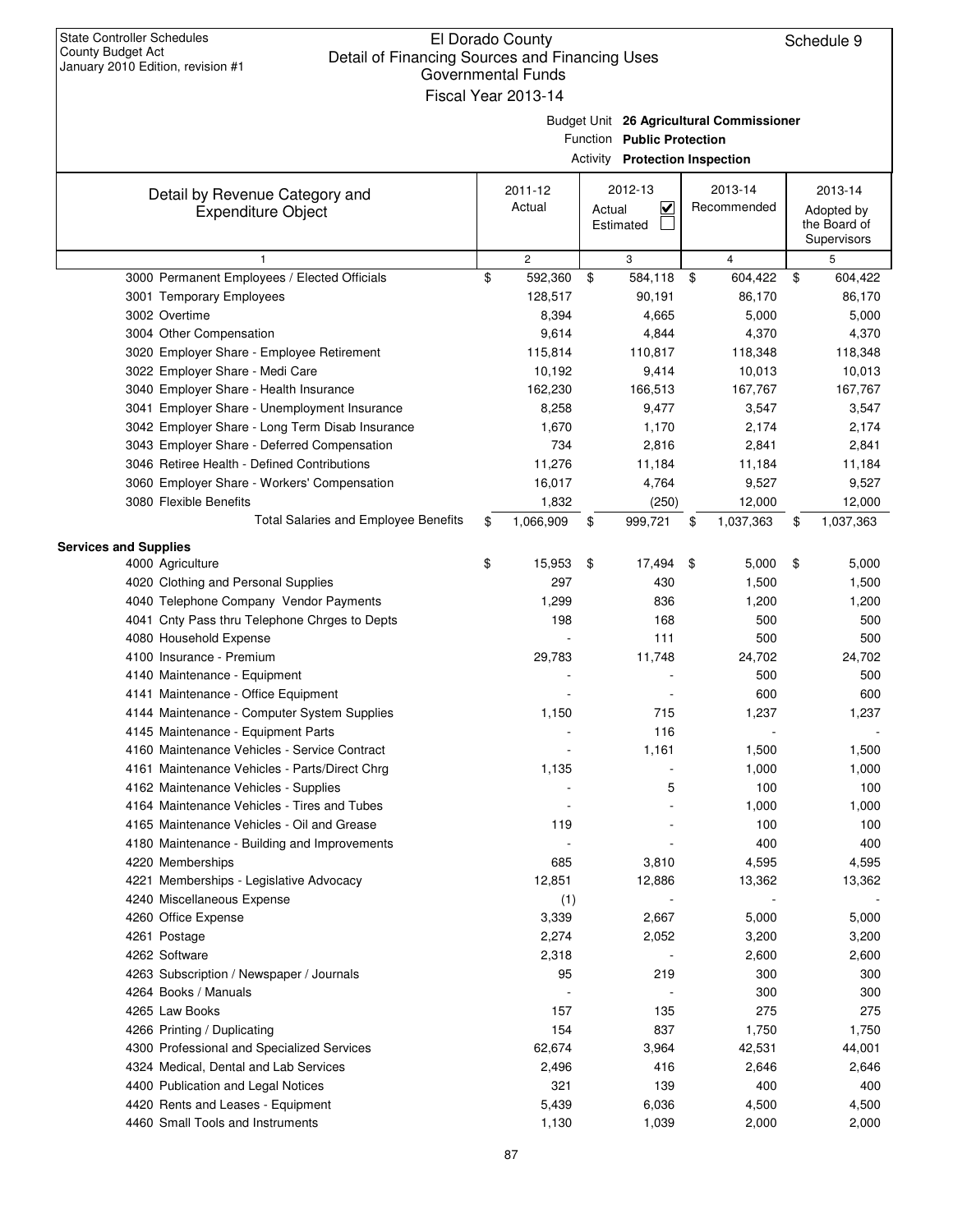| <b>State Controller Schedules</b><br>El Dorado County<br>Schedule 9<br>County Budget Act<br>Detail of Financing Sources and Financing Uses<br>January 2010 Edition, revision #1<br><b>Governmental Funds</b><br>Fiscal Year 2013-14 |                                                                                                          |                   |                                                |    |                        |    |                                                      |  |  |
|-------------------------------------------------------------------------------------------------------------------------------------------------------------------------------------------------------------------------------------|----------------------------------------------------------------------------------------------------------|-------------------|------------------------------------------------|----|------------------------|----|------------------------------------------------------|--|--|
|                                                                                                                                                                                                                                     | Budget Unit 26 Agricultural Commissioner<br>Function Public Protection<br>Activity Protection Inspection |                   |                                                |    |                        |    |                                                      |  |  |
| Detail by Revenue Category and<br><b>Expenditure Object</b>                                                                                                                                                                         |                                                                                                          | 2011-12<br>Actual | 2012-13<br>$\checkmark$<br>Actual<br>Estimated |    | 2013-14<br>Recommended |    | 2013-14<br>Adopted by<br>the Board of<br>Supervisors |  |  |
| 1                                                                                                                                                                                                                                   |                                                                                                          | $\mathbf{2}$      | 3                                              |    | $\overline{4}$         |    | 5                                                    |  |  |
| 4461 Minor Equipment                                                                                                                                                                                                                |                                                                                                          | 1,120             | 4,140                                          |    | 2,000                  |    | 4,156                                                |  |  |
| 4462 Minor Computer Equipment                                                                                                                                                                                                       |                                                                                                          | 3,137             | 3,747                                          |    | 3,700                  |    | 3,700                                                |  |  |
| 4463 Minor Telephone and Radio Equipment                                                                                                                                                                                            |                                                                                                          |                   | 181                                            |    |                        |    |                                                      |  |  |
| 4500 Special Departmental Expense                                                                                                                                                                                                   |                                                                                                          | 1,571             | 767                                            |    | 2,000                  |    | 2,000                                                |  |  |
| 4501 Special Projects                                                                                                                                                                                                               |                                                                                                          |                   | 50                                             |    |                        |    |                                                      |  |  |
| 4503 Staff Development                                                                                                                                                                                                              |                                                                                                          | 630               | 680                                            |    | 500                    |    | 500                                                  |  |  |
| 4529 Software License                                                                                                                                                                                                               |                                                                                                          | 4,500             |                                                |    | 3,300                  |    | 3,300                                                |  |  |
| 4540 Staff Development                                                                                                                                                                                                              |                                                                                                          | 270               | 335                                            |    |                        |    |                                                      |  |  |
| 4600 Transportation and Travel                                                                                                                                                                                                      |                                                                                                          | 450               | 671                                            |    | 2,300                  |    | 2,300                                                |  |  |
| 4602 Employee - Private Auto Mileage                                                                                                                                                                                                |                                                                                                          | 1,005             | 577                                            |    | 1,729                  |    | 1,729                                                |  |  |
| 4605 Vehicle - Rent or Lease                                                                                                                                                                                                        |                                                                                                          | 13,642            | 35,833                                         |    | 37,490                 |    | 37,490                                               |  |  |
| 4606 Fuel Purchases                                                                                                                                                                                                                 |                                                                                                          | 34,652            | 29,030                                         |    | 39,940                 |    | 39,940                                               |  |  |
| 4608 Hotel Accommodations                                                                                                                                                                                                           |                                                                                                          | 543               | 472                                            |    | 750                    |    | 750                                                  |  |  |
| <b>Total Services and Supplies</b>                                                                                                                                                                                                  | \$                                                                                                       | 205,386           | \$<br>143,468                                  | \$ | 217,007                | \$ | 220,633                                              |  |  |
| <b>Other Charges</b>                                                                                                                                                                                                                |                                                                                                          |                   |                                                |    |                        |    |                                                      |  |  |
| 5300 Interfund Expenditures                                                                                                                                                                                                         | \$                                                                                                       | 3,223             | \$<br>9,020                                    | \$ | 4,000                  | \$ | 6,200                                                |  |  |
| <b>Total Other Charges</b>                                                                                                                                                                                                          | \$                                                                                                       | 3,223             | \$<br>9,020                                    | \$ | 4,000                  | \$ | 6,200                                                |  |  |
| <b>Fixed Assets</b>                                                                                                                                                                                                                 |                                                                                                          |                   |                                                |    |                        |    |                                                      |  |  |
| 6040 Fixed Assets - Equipment                                                                                                                                                                                                       | \$                                                                                                       |                   | 1,787<br>\$                                    | \$ |                        | \$ |                                                      |  |  |
| 6042 Fixed Assets - Computer Sys Equipment                                                                                                                                                                                          |                                                                                                          |                   | 3,518                                          |    |                        |    |                                                      |  |  |
| <b>Total Fixed Assets</b>                                                                                                                                                                                                           | \$                                                                                                       |                   | \$<br>5,304                                    | \$ |                        | \$ |                                                      |  |  |
|                                                                                                                                                                                                                                     |                                                                                                          |                   |                                                |    |                        |    |                                                      |  |  |
| <b>Intrafund Transfers</b>                                                                                                                                                                                                          |                                                                                                          |                   |                                                |    |                        |    |                                                      |  |  |
| 7200 Intrafund Transfers                                                                                                                                                                                                            | \$                                                                                                       | 435               | \$                                             | \$ | 6,365                  | \$ | 6,365                                                |  |  |
| 7220 Intrafnd: Telephone Equipment and Support                                                                                                                                                                                      |                                                                                                          | 5,020             | 4,437                                          |    | 5,200                  |    | 5,200                                                |  |  |
| 7223 Intrafnd: Mail Service                                                                                                                                                                                                         |                                                                                                          | 2,149             | 2,551                                          |    | 2,551                  |    | 2,551                                                |  |  |
| 7224 Intrafnd: Stores Support                                                                                                                                                                                                       |                                                                                                          | 172               | 103                                            |    | 103                    |    | 103                                                  |  |  |
| 7227 Intrafnd: Internal Data Processing                                                                                                                                                                                             |                                                                                                          | 19,375            |                                                |    | 19,375                 |    | 19,375                                               |  |  |
| 7229 Intrafnd: PC Support                                                                                                                                                                                                           |                                                                                                          | 1,395             | 1,089                                          |    | 1,000                  |    | 1,000                                                |  |  |
| 7231 Intrafnd: IS Programming Support                                                                                                                                                                                               |                                                                                                          |                   |                                                |    | 1,500                  |    | 1,500                                                |  |  |
| 7232 Intrafnd: Maint Bldg & Improvmnts                                                                                                                                                                                              |                                                                                                          | 1,019             |                                                |    | 500                    |    | 500                                                  |  |  |
| 7234 Intrafnd: Network Support                                                                                                                                                                                                      |                                                                                                          | 16,081            |                                                |    | 16,081                 |    | 16,081                                               |  |  |
| <b>Total Intrafund Transfers</b>                                                                                                                                                                                                    | \$                                                                                                       | 45,646            | \$<br>8,180                                    | \$ | 52,675                 | \$ | 52,675                                               |  |  |
| Total Expenditures/Appropriations \$                                                                                                                                                                                                |                                                                                                          | 1,321,165         | \$<br>1,165,693                                | \$ | 1,311,045              | \$ | 1,316,871                                            |  |  |
| Net Cost \$                                                                                                                                                                                                                         |                                                                                                          | (283, 304)        | \$<br>(306, 858)                               | \$ | (509, 851)             | \$ | (519, 487)                                           |  |  |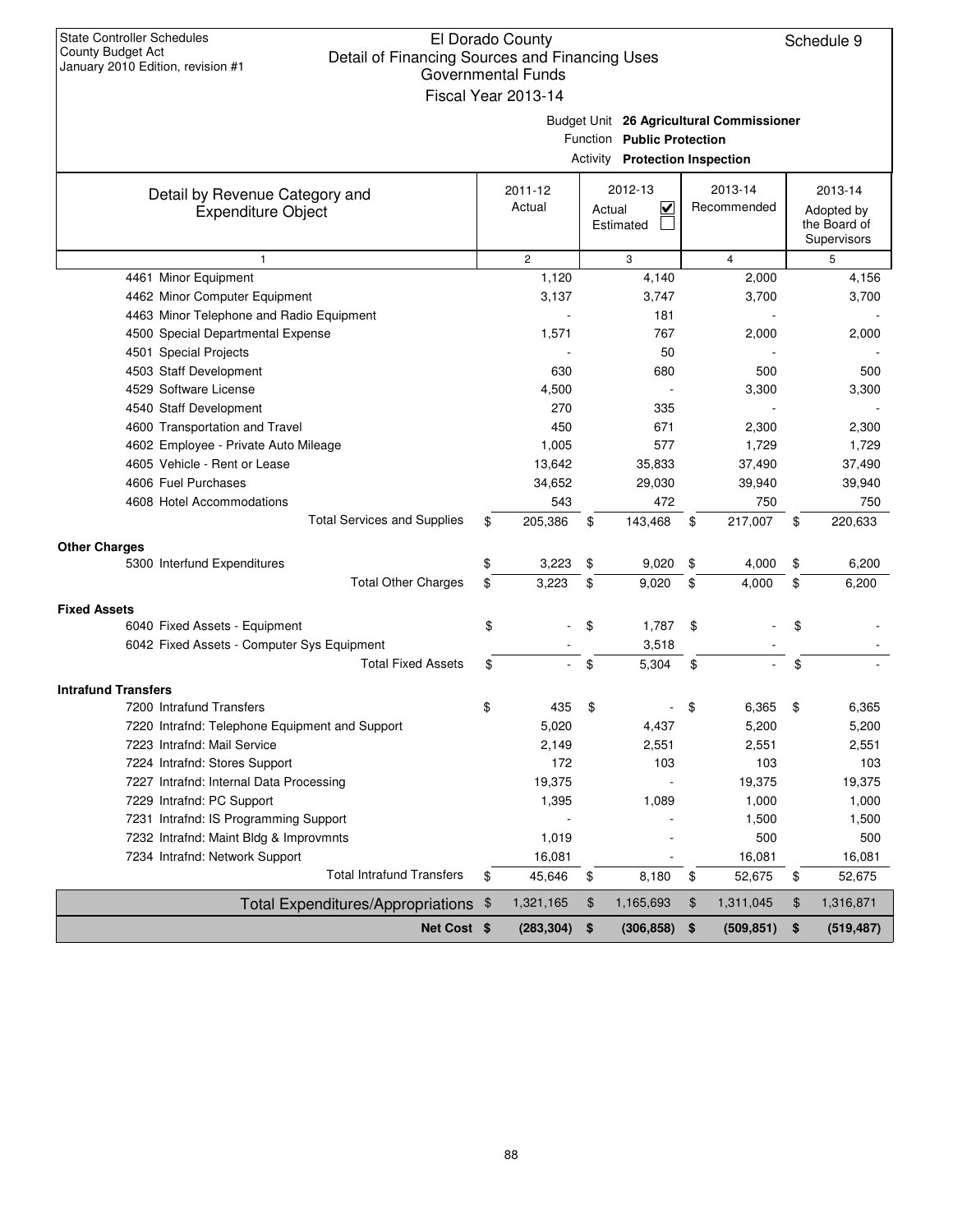| <b>State Controller Schedules</b><br>El Dorado County<br>Schedule 9<br><b>County Budget Act</b><br>Detail of Financing Sources and Financing Uses<br>January 2010 Edition, revision #1<br><b>Governmental Funds</b><br>Fiscal Year 2013-14 |    |                   |    |                                                                                                 |    |                        |    |                                                      |
|--------------------------------------------------------------------------------------------------------------------------------------------------------------------------------------------------------------------------------------------|----|-------------------|----|-------------------------------------------------------------------------------------------------|----|------------------------|----|------------------------------------------------------|
|                                                                                                                                                                                                                                            |    |                   |    | Budget Unit 28 Recorder/Clerk<br>Function Public Protection<br><b>Activity Other Protection</b> |    |                        |    |                                                      |
| Detail by Revenue Category and<br><b>Expenditure Object</b>                                                                                                                                                                                |    | 2011-12<br>Actual |    | 2012-13<br>$\overline{\mathsf{v}}$<br>Actual<br>Estimated                                       |    | 2013-14<br>Recommended |    | 2013-14<br>Adopted by<br>the Board of<br>Supervisors |
| $\mathbf{1}$                                                                                                                                                                                                                               |    | $\mathbf{2}$      |    | 3                                                                                               |    | $\overline{4}$         |    | 5                                                    |
| <b>Licenses, Permits and Franchises</b><br>0261 Marriage License                                                                                                                                                                           | \$ | 80,936            | \$ | 78,084                                                                                          | \$ | 81,000                 | \$ | 81,000                                               |
| Total Licenses, Permits and Franchises                                                                                                                                                                                                     | \$ | 80,936            | \$ | 78,084                                                                                          | \$ | 81,000                 | \$ | 81,000                                               |
| Intergovernmental Revenue - State                                                                                                                                                                                                          |    |                   |    |                                                                                                 |    |                        |    |                                                      |
| 0881 State - Mandated Reimbursements                                                                                                                                                                                                       | \$ | 3,250             | \$ | 7,764                                                                                           | \$ | 3,500                  | \$ | 3,500                                                |
| Total Intergovernmental Revenue - State                                                                                                                                                                                                    | \$ | 3,250             | \$ | 7,764                                                                                           | \$ | 3,500                  | \$ | 3,500                                                |
| Intergovernmental Revenue - Federal                                                                                                                                                                                                        |    |                   |    |                                                                                                 |    |                        |    |                                                      |
| 1100 Federal - Other<br>1125 Federal - HAVA                                                                                                                                                                                                | \$ | 86,829            | \$ | 1,116,533<br>45,912                                                                             | \$ | 433,857<br>45,920      | \$ | 433,857<br>45,920                                    |
| 1126 Federal - HAVA (Sec 261)                                                                                                                                                                                                              |    | 4,004             |    | 14,676                                                                                          |    | 16,150                 |    | 16,150                                               |
| Total Intergovernmental Revenue - Federal                                                                                                                                                                                                  | \$ | 90,832            | \$ | 1,177,121                                                                                       | \$ | 495,927                | \$ | 495,927                                              |
| <b>Charges for Services</b>                                                                                                                                                                                                                |    |                   |    |                                                                                                 |    |                        |    |                                                      |
| 1360 Election Services                                                                                                                                                                                                                     | \$ | 140,637           | \$ | 235,669                                                                                         | \$ | 90,500                 | \$ | 90,500                                               |
| 1361 Candidate Filing Fee                                                                                                                                                                                                                  |    | 11,916            |    |                                                                                                 |    | 41,234                 |    | 41,234                                               |
| 1600 Recording Fees                                                                                                                                                                                                                        |    | 745,073           |    | 916,108                                                                                         |    | 780,000                |    | 780,000                                              |
| 1604 Recording Fees CD Reproduction                                                                                                                                                                                                        |    | 11,310            |    | 8,030                                                                                           |    | 10,000                 |    | 10,000                                               |
| <b>Total Charges for Services</b>                                                                                                                                                                                                          | \$ | 908,936           | \$ | 1,159,807                                                                                       | \$ | 921,734                | \$ | 921,734                                              |
| <b>Miscellaneous Revenues</b>                                                                                                                                                                                                              |    |                   |    |                                                                                                 |    |                        |    |                                                      |
| 1940 Miscellaneous Revenue                                                                                                                                                                                                                 | \$ | 232,176           | \$ | 266,140                                                                                         | \$ | 232,000                | \$ | 232,000                                              |
| <b>Total Miscellaneous Revenues</b>                                                                                                                                                                                                        | \$ | 232,176           | \$ | 266,140                                                                                         | \$ | 232,000                | \$ | 232,000                                              |
| <b>Other Financing Sources</b>                                                                                                                                                                                                             |    |                   |    |                                                                                                 |    |                        |    |                                                      |
| 2020 Operating Transfers In                                                                                                                                                                                                                | \$ | 15,223            | \$ | 16,549                                                                                          | \$ | 70,000                 | \$ | 70,000                                               |
| 2028 Operating Transfers In: Computer Recording                                                                                                                                                                                            |    | 225,000           |    | 260,000                                                                                         |    | 260,000                |    | 260,000                                              |
| 2029 Operating Transfers In: Micrographics                                                                                                                                                                                                 |    | 202,182           |    | 212,309                                                                                         |    | 300,000                |    | 310,000                                              |
| 2030 Operating Transfers In: Vital Statistics                                                                                                                                                                                              |    | 20,050            |    | 20,000                                                                                          |    | 20,000                 |    | 20,000                                               |
| 2031 Operating Transfers In: License Notary<br><b>Total Other Financing Sources</b>                                                                                                                                                        | \$ | 5,000<br>467,455  |    | 6,500<br>515,358                                                                                |    | 6,500                  |    | 6,500                                                |
|                                                                                                                                                                                                                                            |    |                   | \$ |                                                                                                 | \$ | 656,500                | \$ | 666,500                                              |
| <b>Total Revenue</b>                                                                                                                                                                                                                       | \$ | 1,783,586         | \$ | 3,204,273                                                                                       | \$ | 2,390,661              | \$ | 2,400,661                                            |
| <b>Salaries and Employee Benefits</b>                                                                                                                                                                                                      |    |                   |    |                                                                                                 |    |                        |    |                                                      |
| 3000 Permanent Employees / Elected Officials                                                                                                                                                                                               | \$ | 1,172,870         | \$ | 1,080,808                                                                                       | \$ | 1,229,983              | \$ | 1,229,983                                            |
| 3001 Temporary Employees                                                                                                                                                                                                                   |    | 75,911            |    | 84,496                                                                                          |    | 75,000                 |    | 75,000                                               |
| 3002 Overtime                                                                                                                                                                                                                              |    | 2,022             |    | 7,025                                                                                           |    | 1,500                  |    | 1,500                                                |
| 3004 Other Compensation                                                                                                                                                                                                                    |    | 16,585            |    | 15,923                                                                                          |    | 20,796                 |    | 20,796                                               |
| 3005 Tahoe Differential                                                                                                                                                                                                                    |    | 4,818             |    | 4,800                                                                                           |    | 4,800                  |    | 4,800                                                |
| 3020 Employer Share - Employee Retirement                                                                                                                                                                                                  |    | 214,445           |    | 198,865                                                                                         |    | 237,242                |    | 237,242                                              |
| 3022 Employer Share - Medi Care                                                                                                                                                                                                            |    | 16,268            |    | 15,158                                                                                          |    | 16,746                 |    | 16,746                                               |
| 3040 Employer Share - Health Insurance                                                                                                                                                                                                     |    | 359,433           |    | 344,196                                                                                         |    | 405,407                |    | 405,407                                              |
| 3041 Employer Share - Unemployment Insurance<br>3042 Employer Share - Long Term Disab Insurance                                                                                                                                            |    | 19,554<br>3,308   |    | 20,707<br>2,169                                                                                 |    | 3,640<br>4,427         |    | 3,640<br>4,427                                       |
| 3043 Employer Share - Deferred Compensation                                                                                                                                                                                                |    | 6,096             |    | 6,159                                                                                           |    | 5,478                  |    | 5,478                                                |
| 3046 Retiree Health - Defined Contributions                                                                                                                                                                                                |    | 23,042            |    | 22,854                                                                                          |    | 22,854                 |    | 22,854                                               |
| 3060 Employer Share - Workers' Compensation                                                                                                                                                                                                |    | 22,892            |    | 5,335                                                                                           |    | 1,122                  |    | 10,670                                               |
| 3080 Flexible Benefits                                                                                                                                                                                                                     |    | 1,798             |    | 1,042                                                                                           |    | 18,000                 |    | 18,000                                               |
|                                                                                                                                                                                                                                            |    | 89                |    |                                                                                                 |    |                        |    |                                                      |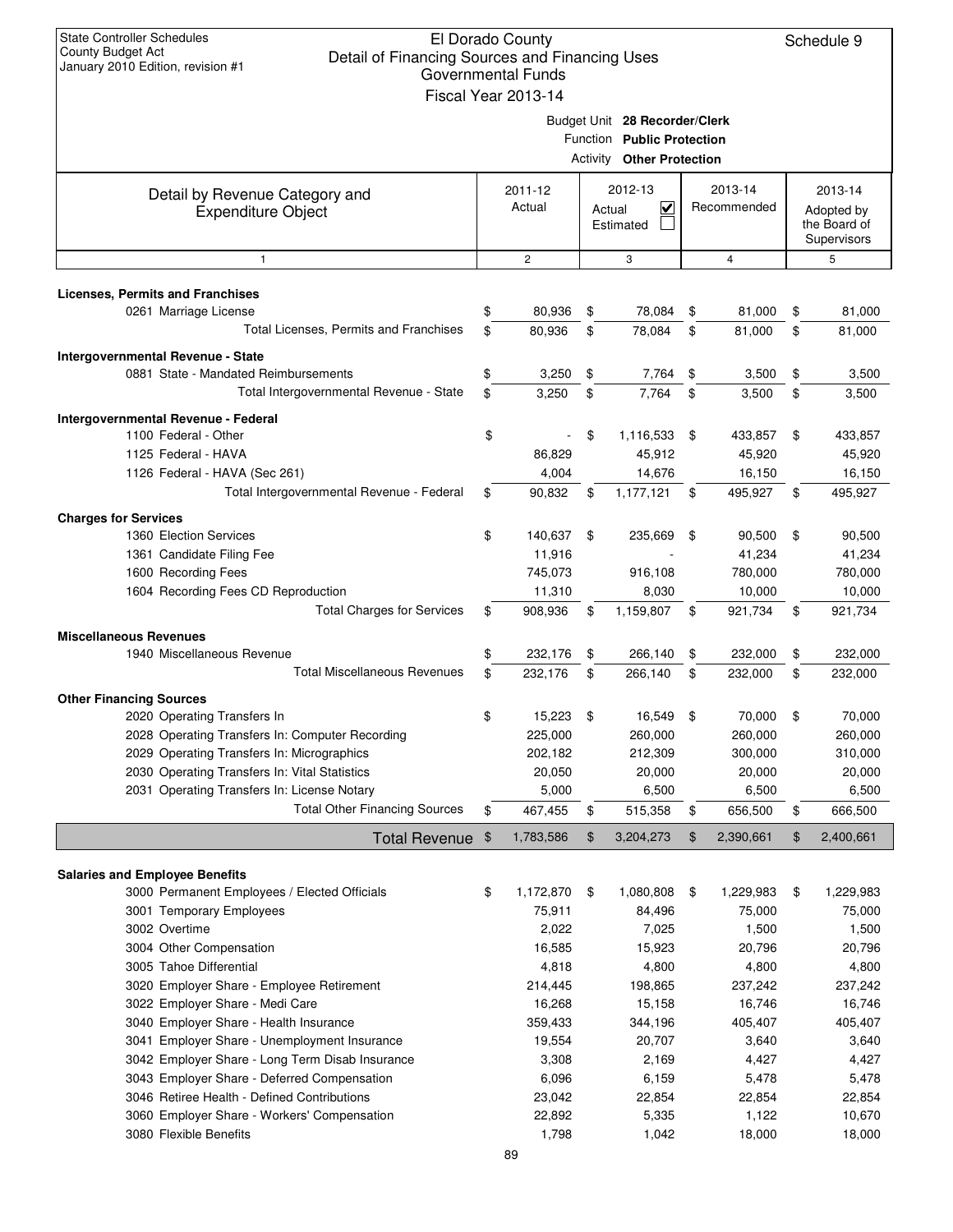| <b>State Controller Schedules</b><br>El Dorado County<br>Schedule 9<br>County Budget Act<br>Detail of Financing Sources and Financing Uses<br>January 2010 Edition, revision #1<br>Governmental Funds<br>Fiscal Year 2013-14 |    |                   |        |                                                                                                 |    |                        |    |                                                      |  |
|------------------------------------------------------------------------------------------------------------------------------------------------------------------------------------------------------------------------------|----|-------------------|--------|-------------------------------------------------------------------------------------------------|----|------------------------|----|------------------------------------------------------|--|
|                                                                                                                                                                                                                              |    |                   |        | Budget Unit 28 Recorder/Clerk<br>Function Public Protection<br><b>Activity Other Protection</b> |    |                        |    |                                                      |  |
| Detail by Revenue Category and<br><b>Expenditure Object</b>                                                                                                                                                                  |    | 2011-12<br>Actual | Actual | 2012-13<br>⊻<br>Estimated                                                                       |    | 2013-14<br>Recommended |    | 2013-14<br>Adopted by<br>the Board of<br>Supervisors |  |
| $\mathbf{1}$                                                                                                                                                                                                                 |    | $\mathbf{2}$      |        | 3                                                                                               |    | $\overline{4}$         |    | 5                                                    |  |
| Total Salaries and Employee Benefits                                                                                                                                                                                         | \$ | 1,939,041         | \$     | 1,809,536                                                                                       | \$ | 2,046,995              | \$ | 2,056,543                                            |  |
| <b>Services and Supplies</b>                                                                                                                                                                                                 |    |                   |        |                                                                                                 |    |                        |    |                                                      |  |
| 4040 Telephone Company Vendor Payments                                                                                                                                                                                       | \$ | 391               | \$     | 456                                                                                             | \$ | 480                    | \$ | 480                                                  |  |
| 4041 Cnty Pass thru Telephone Chrges to Depts                                                                                                                                                                                |    | 535               |        | 409                                                                                             |    | 700                    |    | 700                                                  |  |
| 4080 Household Expense                                                                                                                                                                                                       |    | 100               |        | 103                                                                                             |    | 100                    |    | 100                                                  |  |
| 4100 Insurance - Premium                                                                                                                                                                                                     |    | 8,415             |        | 3,810                                                                                           |    | 10,083                 |    | 10,083                                               |  |
| 4140 Maintenance - Equipment                                                                                                                                                                                                 |    | 21,926            |        | 18,165                                                                                          |    | 26,550                 |    | 26,550                                               |  |
| 4141 Maintenance - Office Equipment                                                                                                                                                                                          |    | 439               |        | 494                                                                                             |    | 2,000                  |    | 2,000                                                |  |
| 4143 Maintenance - Service Contracts                                                                                                                                                                                         |    |                   |        | 623                                                                                             |    |                        |    |                                                      |  |
| 4144 Maintenance - Computer System Supplies                                                                                                                                                                                  |    | 63,751            |        | 47,759                                                                                          |    | 61,296                 |    | 61,296                                               |  |
| 4180 Maintenance - Building and Improvements                                                                                                                                                                                 |    |                   |        |                                                                                                 |    | 240                    |    | 240                                                  |  |
| 4221 Memberships - Legislative Advocacy                                                                                                                                                                                      |    | 1,825             |        | 1,825                                                                                           |    | 2,075                  |    | 2,075                                                |  |
| 4260 Office Expense                                                                                                                                                                                                          |    | 17,992            |        | 25,381                                                                                          |    | 23,000                 |    | 23,000                                               |  |
| 4261 Postage                                                                                                                                                                                                                 |    | 77,338            |        | 66,880                                                                                          |    | 118,905                |    | 118,905                                              |  |
| 4262 Software                                                                                                                                                                                                                |    |                   |        |                                                                                                 |    | 1,500                  |    | 1,500                                                |  |
| 4263 Subscription / Newspaper / Journals                                                                                                                                                                                     |    | 847               |        | 597                                                                                             |    | 588                    |    | 588                                                  |  |
| 4264 Books / Manuals                                                                                                                                                                                                         |    | 150               |        | 427                                                                                             |    | 350                    |    | 350                                                  |  |
| 4265 Law Books                                                                                                                                                                                                               |    | 3,058             |        | 3,506                                                                                           |    | 3,984                  |    | 3,984                                                |  |
| 4266 Printing / Duplicating                                                                                                                                                                                                  |    | 424               |        | 1,260                                                                                           |    | 5,200                  |    | 5,200                                                |  |
| 4300 Professional and Specialized Services                                                                                                                                                                                   |    | 83,546            |        | 1,179,466                                                                                       |    | 613,532                |    | 613,532                                              |  |
| 4302 Construction and Engineering Contracts                                                                                                                                                                                  |    | 746               |        |                                                                                                 |    |                        |    |                                                      |  |
| 4307 Microfilm Services                                                                                                                                                                                                      |    | 892               |        | 1,328                                                                                           |    | 1,250                  |    | 1,250                                                |  |
| 4324 Medical, Dental and Lab Services                                                                                                                                                                                        |    | 1,800             |        |                                                                                                 |    |                        |    |                                                      |  |
| 4400 Publication and Legal Notices                                                                                                                                                                                           |    | 3,209             |        | 1,979                                                                                           |    | 3,400                  |    | 3,400                                                |  |
| 4420 Rents and Leases - Equipment                                                                                                                                                                                            |    | 14,907            |        | 15,098                                                                                          |    | 17,440                 |    | 17,440                                               |  |
| 4440 Rent & Lease - Building/Improvements                                                                                                                                                                                    |    | 1,260             |        | 1,020                                                                                           |    | 1,800                  |    | 1,800                                                |  |
| 4460 Small Tools and Instruments                                                                                                                                                                                             |    |                   |        | 12                                                                                              |    | 100                    |    | 100                                                  |  |
| 4461 Minor Equipment                                                                                                                                                                                                         |    | 4,003             |        | 2,643                                                                                           |    | 500                    |    | 500                                                  |  |
| 4462 Minor Computer Equipment                                                                                                                                                                                                |    | 3,304             |        | 4,301                                                                                           |    | 7,600                  |    | 7,600                                                |  |
| 4500 Special Departmental Expense                                                                                                                                                                                            |    | 143,675           |        | 95,396                                                                                          |    | 152,000                |    | 152,000                                              |  |
| 4503 Staff Development                                                                                                                                                                                                       |    | 2,270             |        | 1,945                                                                                           |    | 2,310                  |    | 2,310                                                |  |
| 4511 Elections Outreach                                                                                                                                                                                                      |    | 1,103             |        |                                                                                                 |    | 600                    |    | 600                                                  |  |
| 4529 Software License                                                                                                                                                                                                        |    |                   |        | 99                                                                                              |    | 600                    |    | 600                                                  |  |
| 4531 Precinct Board Compensation                                                                                                                                                                                             |    | 44,484            |        | 43,728                                                                                          |    | 45,000                 |    | 45,000                                               |  |
| 4600 Transportation and Travel                                                                                                                                                                                               |    | 578               |        | 734                                                                                             |    | 1,375                  |    | 1,375                                                |  |
| 4602 Employee - Private Auto Mileage                                                                                                                                                                                         |    | 3,039             |        | 2,692                                                                                           |    | 3,000                  |    | 3,000                                                |  |
| 4605 Vehicle - Rent or Lease                                                                                                                                                                                                 |    | 969               |        | 991                                                                                             |    | 1,400                  |    | 1,400                                                |  |
| 4606 Fuel Purchases                                                                                                                                                                                                          |    | 969               |        | 468                                                                                             |    | 810                    |    | 810                                                  |  |
| 4608 Hotel Accommodations                                                                                                                                                                                                    |    | 2,116             |        | 1,045                                                                                           |    | 1,650                  |    | 1,650                                                |  |
| <b>Total Services and Supplies</b>                                                                                                                                                                                           | \$ | 510,061           | \$     | 1,524,638                                                                                       | \$ | 1,111,418              | \$ | 1,111,418                                            |  |
| <b>Other Charges</b>                                                                                                                                                                                                         |    |                   |        |                                                                                                 |    |                        |    |                                                      |  |
| 5240 Contribution To Non-county Governmental                                                                                                                                                                                 | \$ |                   | \$     |                                                                                                 | \$ | 83,750                 | \$ | 83,750                                               |  |
| <b>Total Other Charges</b>                                                                                                                                                                                                   | \$ |                   | \$     |                                                                                                 | \$ | 83,750                 | \$ | 83,750                                               |  |
| <b>Fixed Assets</b>                                                                                                                                                                                                          |    |                   |        |                                                                                                 |    |                        |    |                                                      |  |
| 6040 Fixed Assets - Equipment                                                                                                                                                                                                | \$ | 46,333            | - \$   |                                                                                                 | \$ | 25,000                 | \$ | 25,000                                               |  |